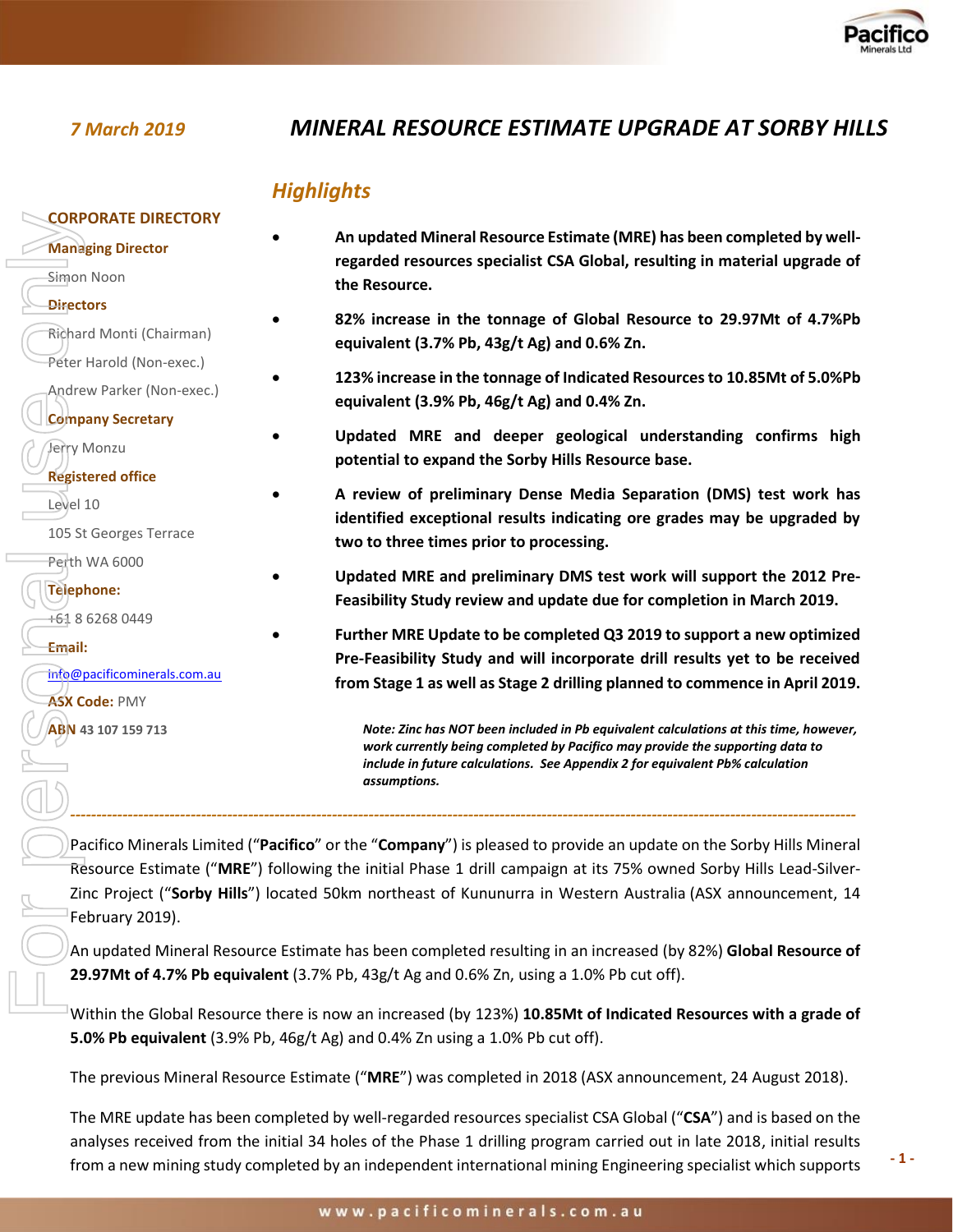

a change in cut-off grade from the previous MRE, and an improved appreciation of the geological stratigraphy and structure.

CSA Global have a long history of involvement with the Sorby Hills Project with CSA managing a drill program and completing a Mineral Resource Estimate in 2007. Importantly, this was the first drilling program at Sorby Hills since 1980.

**PMY's Managing Director Mr. Simon Noon said:** "*We are very pleased to be able to announce an 82% increase in the tonnage of the Mineral Resource Estimate for our 75% owned Sorby Hills Lead-Silver-Zinc Project. Importantly, this includes a 123% increase in tonnage of Indicated Resources following infill drilling in late 2018. This greatly increases confidence levels and will underpin the 2012 Pre-Feasibility Study review and update which is due for completion in March 2019. As data continues to come in from final drill holes completed in late 2018 and with phase 2 drilling planned to commence in April, these resource figures are expected to rise further in 2019. We are confident that the Sorby Hills Resource base will continue to grow and subject to successful development the Project could potentially become one of Australia's most significant lead producers*." is a constraint to material to material to material to material to material to material to materially change the economic state. The conomics of the Project by providing pre-flotation or the Project by the Conomics of the

Analyses results from a further 18 drill holes are yet to be received and, combined with the Phase 2 drilling program planned to commence in April 2019 (weather permitting), should further upgrade the MRE.

A new simplified appreciation of the geological stratigraphy and structure allows for a better delineation of the geometry of the deposits, and greater confidence in resources. Angled drilling and orientated core from the 2018 drilling campaign has revealed a clear control on mineralisation that is hosted between upper Knox Sediments and a lower Sorby Dolomite. The deposits consist of both diagenetic replacement mineralisation in the overlying slump breccias and shales, and epigenetic mineralisation in the more brittle Sorby Dolomite immediately underlying the slump breccias. The mineralisation is associated with low-angle syn-sedimentary faults.

The updated MRE and deeper geological understanding of the deposits confirm significant potential to grow the Sorby Hills deposit. The results of the 2018 drilling campaign provide Pacifico with high confidence in converting Inferred Resources to Indicated, and for the discovery of additional resources with future drilling programs using angled diamond holes.

A review of previous metallurgical testwork has confirmed preliminary Dense Media Separation (DMS) test work indicates ore grades may be significantly upgraded by two to three times prior to being fed into the process plant with minimal (<15%) metal loss. Additional optimisation work is required over both low-and-high-grade ore samples to obtain a deposit wide representative DMS upgrade factor. Pacifico are using a conservative upgrade factor of x2.12 when modelling process plant beneficiation performance from ore throughput to final concentrate for its financial model update due for completion in March.

Previous DMS test work was detailed enough to separately identify float, sink and fines at various heavy liquid densities and these streams were assayed separately (KBL Mining Ltd: ASX announcement, 6 December 2012).

Importantly, as most of the silver appears to be held within galena (lead sulphide), silver grades are similarly upgraded via DMS.

All previous DMS work was completed in 2011 and 2012. Pacifico has recognised the significance of this work and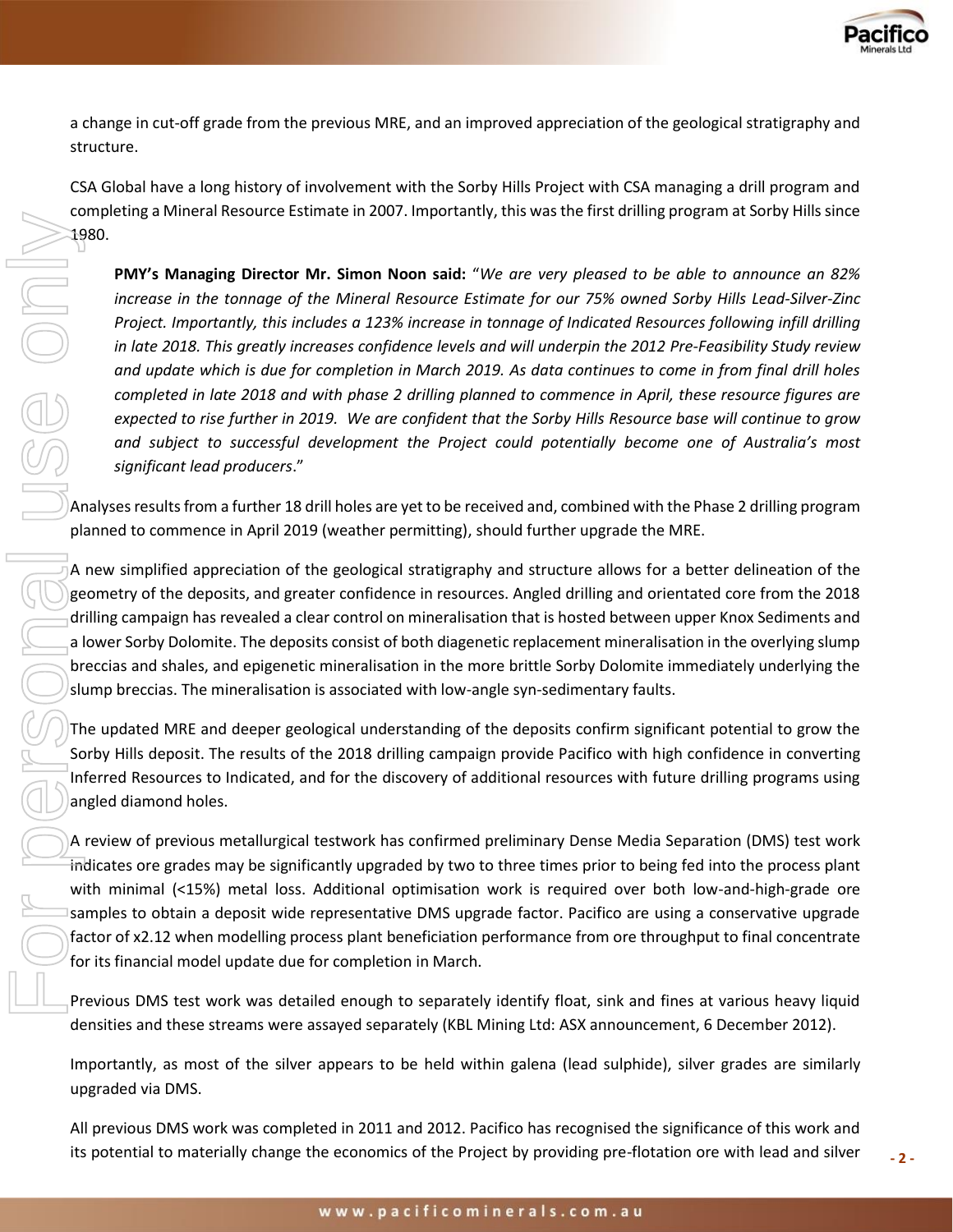

grades at least double to triple the mined head grade. A significant test program will commence to feed DMS results into a process plant design that incorporates a DMS beneficiation plant from commencement of mining.

#### *Resources*

The Sorby Hills MRE is presented in Table 1 and is reported above a cut-off grade of 1.0% Pb for most deposits, except for the Alpha Zn deposit which is reported above a cut-off grade of 1.0% Zn. The Mineral Resource is reported by deposit in Table 2.

The Mineral Resource is classified as a combination of Indicated and Inferred with geological and sampling evidence sufficient to assume geological and grade continuity within the Indicated volumes. Classification of the MRE was carried out considering the geological understanding of the deposit, quality of the sampling and density data, and drill hole spacing.

| <b>JORC Classification</b> | <b>Tonnes (Kt)</b> | <b>Pb %</b> | Zn% | Ag g/t |
|----------------------------|--------------------|-------------|-----|--------|
| <b>Measured</b>            | ۰                  | -           | -   | ۰      |
| <b>Indicated</b>           | 10,850             | 3.9         | 0.4 | 46     |
| <b>Inferred</b>            | 19,130             | 3.6         | 0.7 | 42     |
| <b>Total</b>               | 29,980             | 3.7         | 0.6 | 43     |

| Table 1. Sorby Hills Mineral Resource. Reported from Blocks Where Pb > 1.0% (Except Alpha Zn Deposit, Zn>1.0%) |  |  |
|----------------------------------------------------------------------------------------------------------------|--|--|
|                                                                                                                |  |  |

*Note: All deposits reported against a Pb cut-off grade of 1.0% except Alpha Pod (Zn deposit) which is reported using a Zn>1.0% cut-off grade. Tonnes and grade are rounded to reflect uncertainty in the estimates*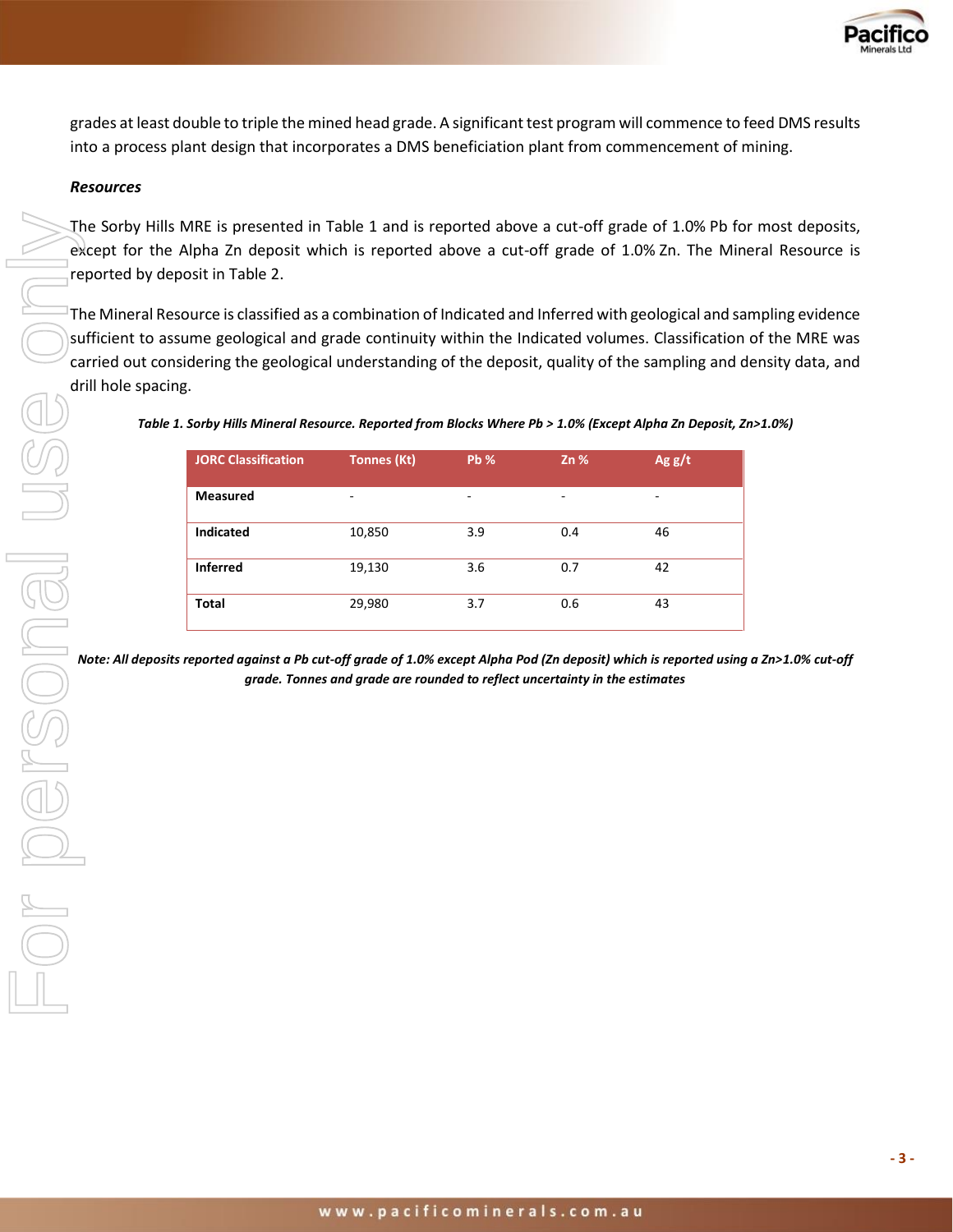

*Table 2. Sorby Hills Mineral Resource by Deposit. Reported from Blocks Where Pb > 1.0% (Except Alpha Zn Deposit, Zn>1.0%)*

| <b>Deposit</b>            | <b>Classification</b> | <b>Tonnes (Kt)</b> | Pb %             | $Zn$ %           | Ag $g/t$        |  |
|---------------------------|-----------------------|--------------------|------------------|------------------|-----------------|--|
| $\boldsymbol{\mathsf{A}}$ | Inferred              | 380                | 7.7              | 1.3              | $\overline{37}$ |  |
|                           | Sub-Total             | 380                | $7.7\,$          | $1.3\,$          | 37              |  |
| $\, {\bf B}$              | Indicated             | 680                | 4.5              | $0.4\,$          | 23              |  |
|                           | Inferred              | 530                | $5.1\,$          | $0.3\,$          | 28              |  |
|                           | Sub-Total             | 1,220              | 4.8              | 0.4              | 25              |  |
| $\mathsf{C}$              | Indicated             | 2,350              | $2.7$            | 0.4              | $20\,$          |  |
|                           | Inferred              | 2,490              | $2.2\,$          | 0.4              | $20\,$          |  |
|                           | Sub-Total             | 4,840              | $2.4\,$          | 0.4              | $20\,$          |  |
| DE                        | Indicated             | 4,180              | $4.0\,$          | 0.5              | 47              |  |
|                           | Inferred              | 1,730              | 2.7              | $0.7\,$          | 38              |  |
|                           | Sub-Total             | 5,910              | 3.6              | $0.6\,$          | 44              |  |
| F                         | Indicated             | 400                | 4.8              | 0.3              | 52              |  |
|                           | Inferred              | 2,940              | 4.5              | 0.2              | 40              |  |
|                           | Sub-Total             | 3,340              | 4.6              | 0.2              | 42              |  |
| H                         | <b>Inferred</b>       | 2,320              | 4.1              | 0.4              | 33              |  |
|                           | Sub-Total             | 2,320              | $4.1\,$          | 0.4              | 33              |  |
| $\mathbf{I}$              | Indicated             | 3,230              | 4.4              | $0.4\,$          | 68              |  |
|                           | Sub-Total             | 3,230              | 4.4              | $0.4\,$          | 68              |  |
| Alpha Pb                  | Inferred              | 3,910              | 3.4              | 0.3              | 50              |  |
|                           | Sub-Total             | 3,910              | 3.4              | 0.3              | 50              |  |
| Alpha Zn                  | Inferred              | 2,340              | 0.5              | $\overline{3.1}$ | $\overline{29}$ |  |
|                           | Sub-Total             | 2,340              | $0.5\,$          | 3.1              | 29              |  |
| Beta                      | Inferred              | 2,490              | $6.2\,$          | 0.5              | 78              |  |
|                           | Sub-Total             | 2,490              | $6.2\,$          | $0.5\,$          | 78              |  |
| All                       | Indicated             | 10,850             | 3.9              | 0.4              | 46              |  |
|                           | Inferred              | 19,130             | 3.6              | 0.7              | 42              |  |
|                           | <b>Total</b>          | 29,980             | $\overline{3.7}$ | $0.6\,$          | 43              |  |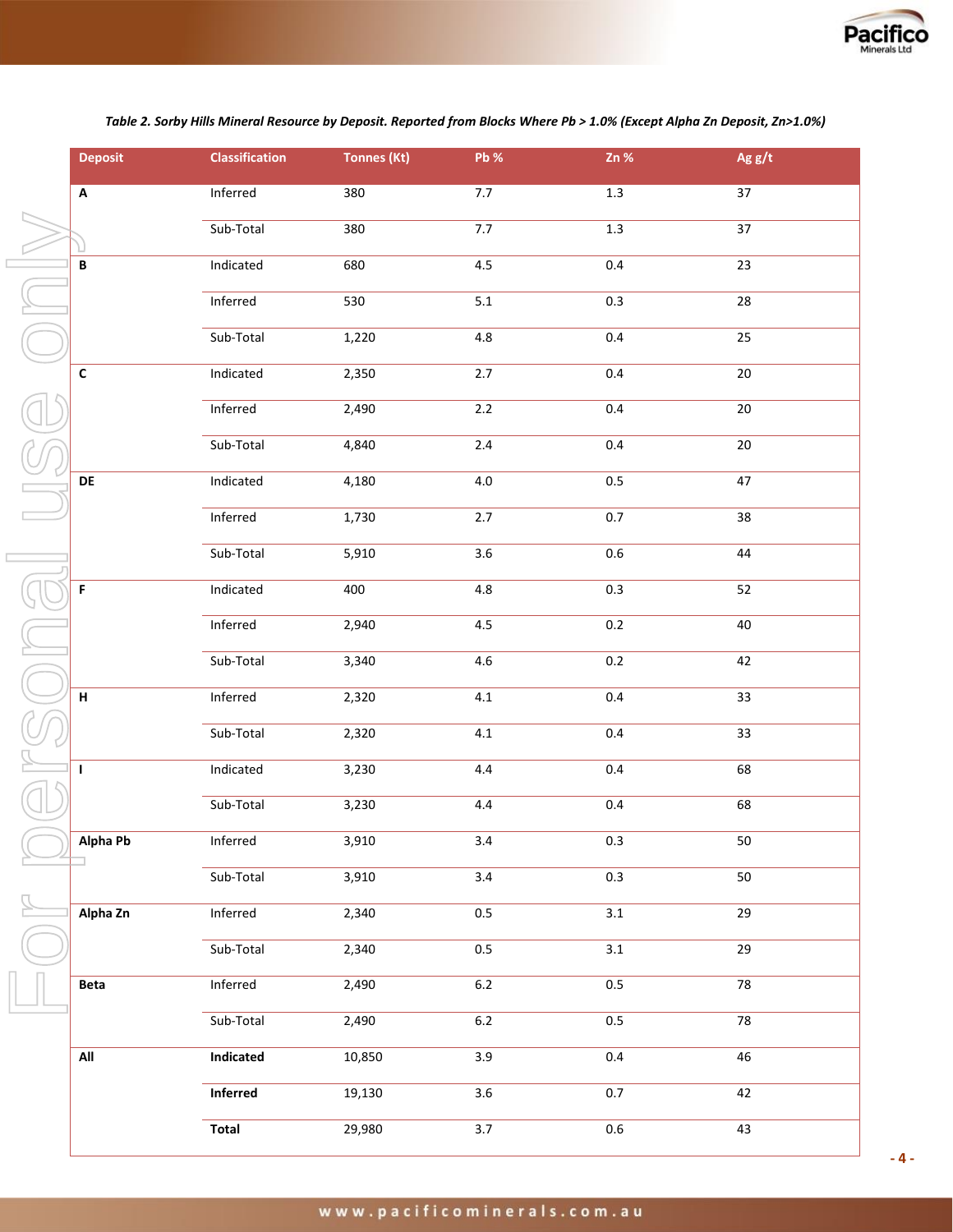



*Figure 1. Mineral Resource Block Model Colour Coded by Classification. Drill Collars Are Used in MRE. (Red = Indicated, Orange = Inferred, Yellow = Unclassified)*

*For further information or to be added to our electronic mailing list please contact:*  Simon Noon (Managing Director) Phone: +61 (0)8 6268 0449 Email[: info@pacificominerals.com.au](mailto:info@pacificominerals.com.au)

#### *About Pacifico Minerals Ltd*

Pacifico Minerals Ltd ("**Pacifico**") (ASX: PMY) is a Western Australian based exploration and development company focused on advancing the Sorby Hills Lead-Silver-Zinc Joint Venture project.

Pacifico owns a 75% interest in the Joint Venture with the remaining 25% (contributing) interest held by Henan Yuguang Gold & Lead Co. Ltd.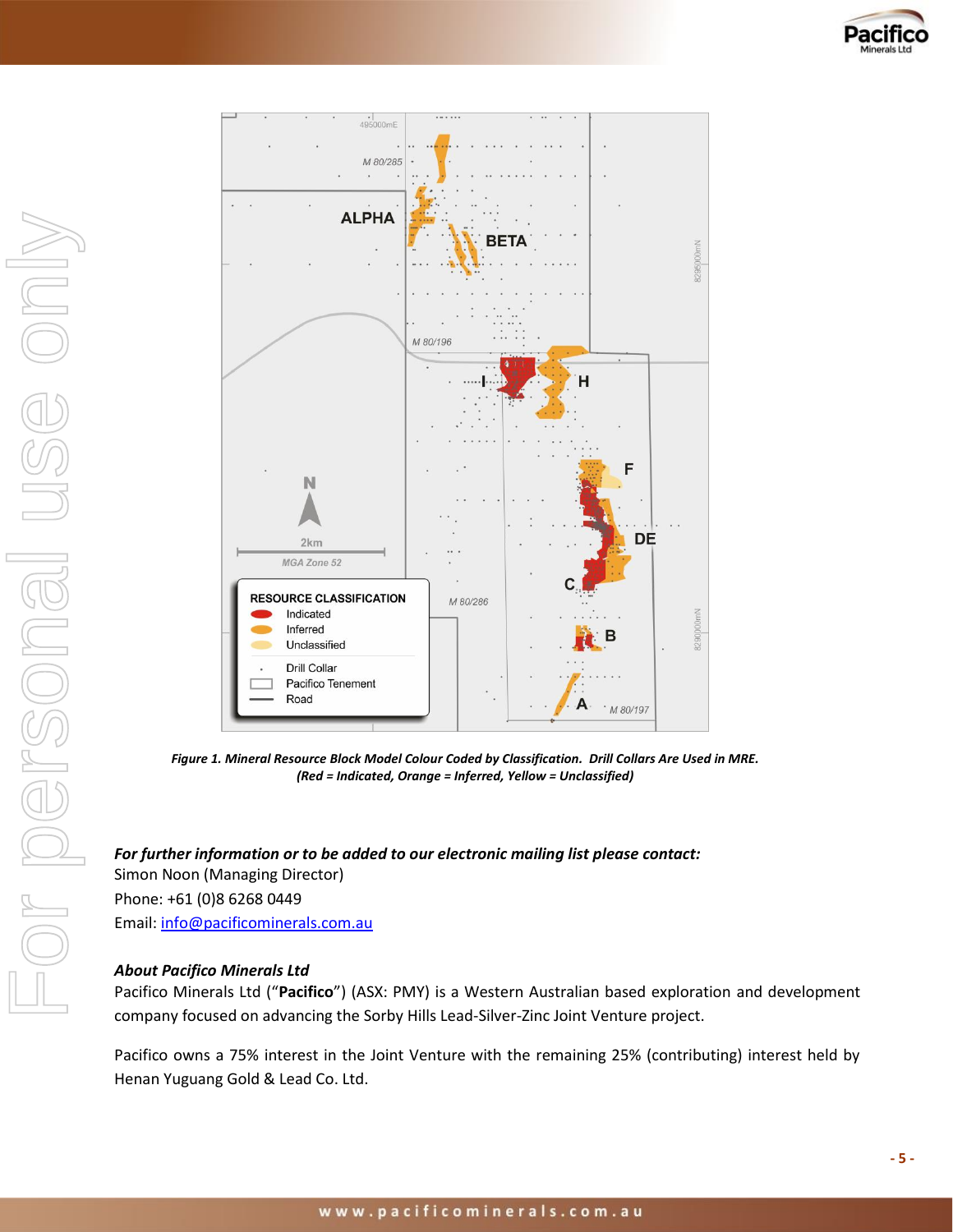

#### *About Henan Yuguang Gold and Lead Co Ltd*

Henan Yuguang Gold and Lead Co., Ltd (HYG) was established in 1957 by the government of Jiyuan City which is in Henan Province in North China. In July 2002, HYG (exchange code: 600531) was listed on the Shanghai Stock Exchange (SSX). Current ownership is approximately 29.61% by Jiyuan City. HYG is the largest lead smelting company and silver producer in China and has been among the Top 500 Chinese enterprises and Top 500 China manufacturing enterprises for the last five consecutive years. The main products produced by HYG are electrolytic lead, gold, silver and copper which are all registered at LME and LBMA respectively. In 2017, HYG produced 415,100 tonnes of electrolytic lead, 110,000 tonnes of copper, 958 tonnes of silver, 7,383 kg of gold and achieved sales of about US\$2,684 million. HYG's plants are largely modern, focussed on development of industrial technology and are environmentally-friendly. Its recently-refurbished lead smelting plant has achieved full automation. More information can be found on the HYG website; http://www.yggf.com.cn/en/.

#### *Competent Person Statement*

The information in this report that relates to Mineral Resources is based on, and fairly reflects, information compiled by Mr David Williams, a Competent Person, who is an employee of CSA Global Pty Ltd and a Member of the Australian Institute of Geoscientists (#4176). Mr Williams has enough experience relevant to the style of mineralisation and type of deposit under consideration and to the activity which he is undertaking to qualify as Competent Person as defined in the 2012 Edition of the Australasian Code for the Reporting of Exploration Results, Mineral Resources, and Ore Reserves (JORC Code). Mr Williams consents to the disclosure of information in this report in the form and context in which it appears.

#### *Forward Looking Statements*

Certain statements in this document are, or may be, "forward-looking statements" and represent Pacifico's intentions, projections, expectations or beliefs concerning among other things, future exploration activities. The projections, estimates and beliefs contained in such forward-looking statements necessarily involve known and unknown risks, uncertainties and other factors, many of which are beyond the control of Pacifico, and which may cause Pacifico's actual performance in future periods to differ materially from any express or implied estimates or projections. Nothing in this document is a promise or representation as to the future. Statements or assumptions in this document as to future matters may prove to be incorrect and differences may be material. Pacifico does not make any representation or warranty as to the accuracy of such statements or assumptions.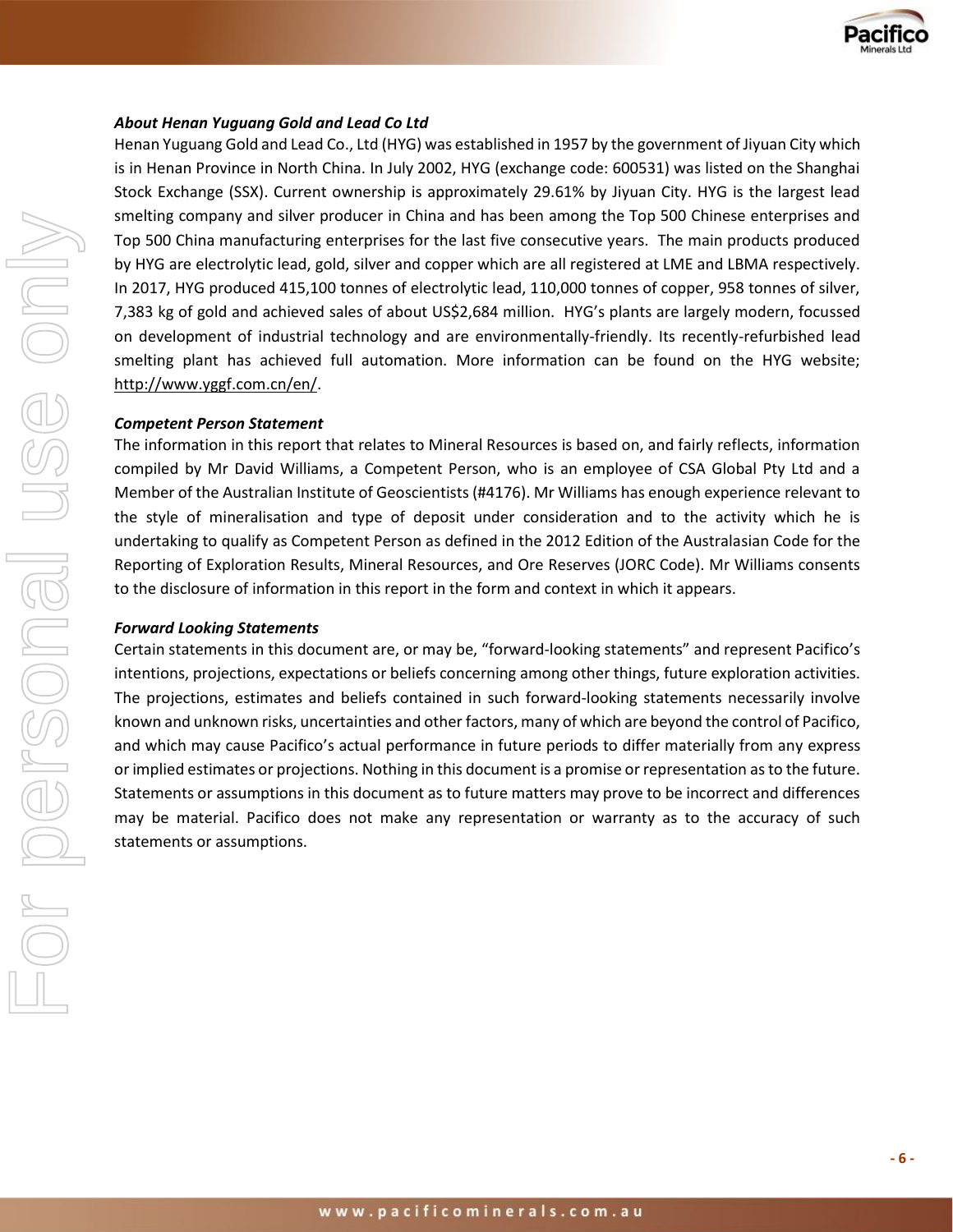

#### **Appendix 1 – Resource Criteria and Methodology**

#### *Geology and Geological Interpretation*

While Sorby Hills mineralisation has many features typical of Mississippi Valley Type (MVT) deposits (carbonate hosted with apparently straightforward metallurgy) recent geological assessment has shown it to be a sediment replacement system with mineralisation focussed on the contact between the upper Knox Sediments and the lower Sorby Dolomite. The mineralisation consists of 11 discrete carbonate hosted Ag-Pb-Zn deposits, A, B, C, DE, F, H, I, J, Beta East, Beta West and Alpha. The deposits form a linear north-south belt extending over 7 km, sub parallel to the eastern margin of the Precambrian Pincombe Inlier and within the Carboniferous Burt Range Formation of the Bonaparte Basin.

The mineralisation is largely stratabound and hosted mainly on the contact between Knox Sediments and Sorby Dolomite, and in dolomitic breccia and shales typically developed at the contact, which generally dips shallowly to the east.

The mineralised pods average 7–10 m in thickness, are generally less than 1 km long and 100 to 500 m wide. There is some structural control to the mineralisation, with higher grade zones associated with faulting. Some of this faulting is interpreted to be at a low angle.

Drilling is a mixture of reverse circulation (RC) and diamond core with sampling predominantly at 1 m intervals. Hole spacing is generally 25 m (north) by 25 m (east) in the D and E deposits, and up to 50 m by 50 m in the other deposits.

The geological models and MREs for the B, C, DE, F, H and I deposits were updated as part of this MRE. The sample data from the 2011 MRE were used to estimate block grades for the A, Alpha and Beta deposits, using the same geological models as used in 2011.

Drill hole traces were loaded into Datamine software to assist with the interpretation of mineralisation domains, which were based upon a lower Pb limit of 1.0%. Some internal dilution was accommodated, generally where three or less adjacent samples of grade Pb < 1.0% were encountered in a zone of mineralisation with  $Pb > 1.0$ %.

The C, DE and F deposits represent a corridor of mineralisation with strike extent of 1,800 m and a maximum plan width of 350 m. Sectional interpretations of the mineralisation were combined into wireframe solids. Domains were extrapolated to the typical drill spacing beyond the last fence of drill holes supporting the interpretations. A total of 20 individual wireframe solids were constructed capturing the Pb mineralisation.

Weathering profiles for the base of complete oxidation ("**BOCO**") were interpreted in cross section views using lithological logs of weathering characteristics of the samples.

#### *Drilling Techniques*

The MRE is supported by samples collected from RC and Diamond ("**DD**") drilling, with holes drilled over a time span between the 1970s and late 2018. Many of the historical holes (pre-dating 2007) are known to have quality assurance issues and these holes were excluded from the MRE. A total of 323 drill holes penetrate the mineralisation domains, and of these, 90 holes are historical but were retained based upon acceptable quality assurance results.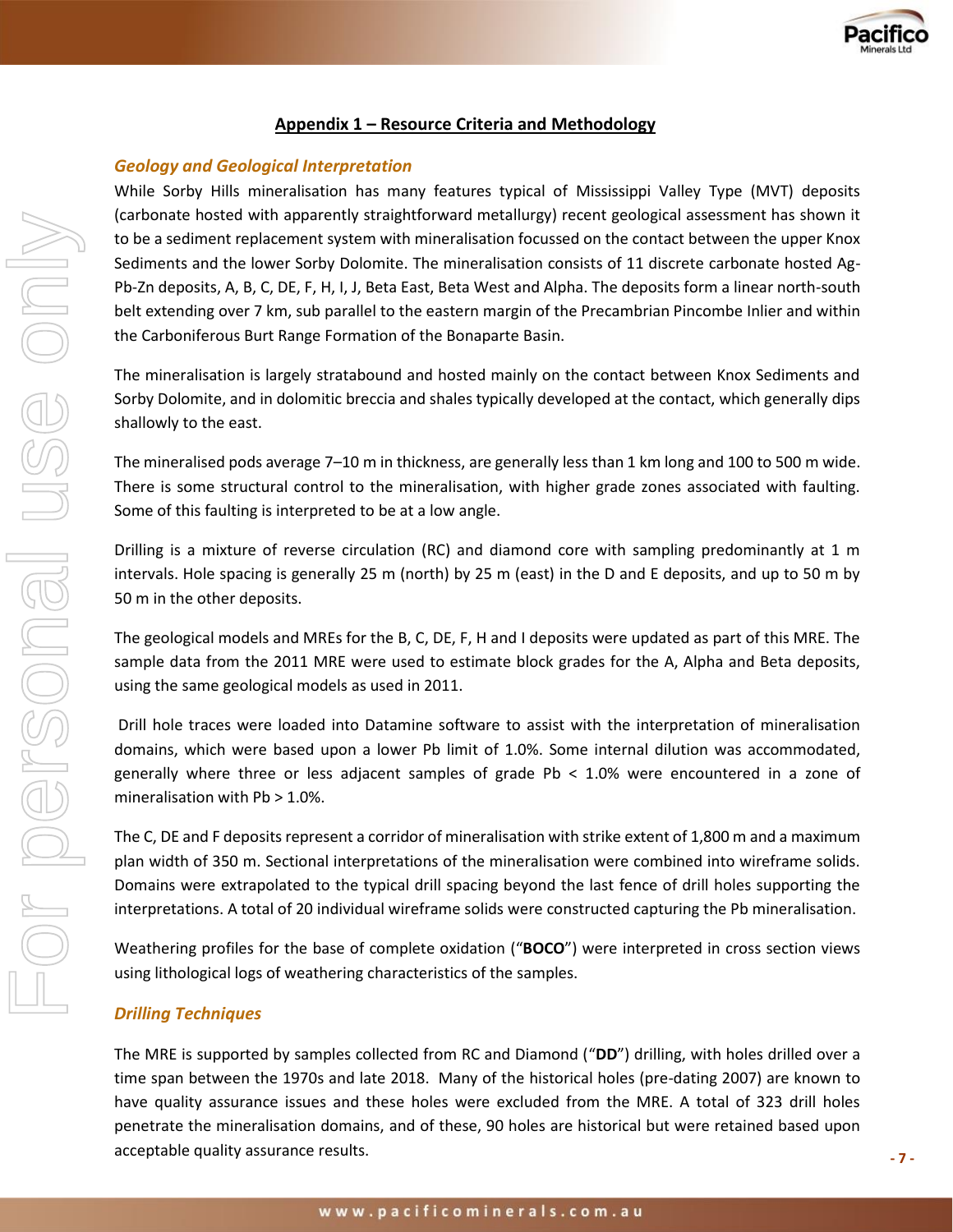

Drilling methods used to support the Mineral resource estimate were RC and HQ DD drilling. RC drilling was also used to pre-collar holes with planned end of hole depth greater than 80 m, which were then completed with diamond tails.

#### *Sampling and Sub-sampling Techniques*

During the 2018 drilling program, RC sampling was conducted at 1 m intervals for the entire length of the hole. All the samples from RC pre-collars and RC holes were scanned with a portable XRF (Olympus InnovX Delta) for an indication of lead concentration. Intervals were selected for assaying from XRF readings above 0.3% Pb. An additional metre sample was taken above and below this interval. Mineralised HQ DD core was sampled at different intervals to reflect lithological boundaries, but within length limits of between 0.5 m and 1.1 m.

For drilling conducted prior to 2018, DD core was typically sampled at regular 1 m intervals. Some core was sampled at different intervals to reflect lithological boundaries. Various core diameters were used including BQ, NQ and HQ. RC sampling was conducted typically at 1 m intervals for the entire length of the hole.

For the 2018 drilling campaign, core was cut in half at the core shed in Kununurra using a diamond saw. Half core samples were collected and placed in pre-numbered calico bags. Samples were placed into heavy duty plastic bags and sealed for transport to the laboratory. Two 2 kg samples were collected from each RC metre using a rig mounted cone-splitter. The booster compressor was used on the rig to maintain consistently dry samples. One sample was used to be sent to the laboratory for analysis if selected, and the other stored in the Kununurra facility. All samples from RC holes were scanned with a portable XRF for an indication of lead concentration. One-meter intervals were selected to be sampled if above 0.3% Pb as indicated by the pXRF. An additional metre sample was taken above and below this interval.

For drilling campaigns pre-2018, core was cut in half at site using a diamond saw. Half core samples were collected and placed in pre-numbered calico bags. Samples were collected by the project geologist and geotechnician and placed into poly-weave bags for transport to the laboratory.

From 2O07 through 2010, RC samples were collected at 1 m intervals using a trailer-mounted cone splitter attached to the drilling rig. 2-3 kg of split material for each metre was collected in a calico bag to be submitted for assay.

#### *Sample Analysis Method*

For samples collected in 2018, the samples were assayed to accepted industry standards at the Intertek-Genalysis nationally certified laboratory in Darwin. Multi-acid digestion of pulverised sample was followed by ICP-OES or an equivalent assay technique.

For drilling campaigns pre-2018, drill samples were assayed to accepted industry standards at nationally certified laboratories such as ALS, SGS and Genalysis. Multi-acid digestion of pulverised sample was followed by ICP-AES or an equivalent assay technique.

Appropriate quality assurance and quality control measures were implemented for all stages of drilling which support the MRE. Certified reference materials, blanks and field duplicates were used to monitor the accuracy and precision of sampling and sample analyses, with results within acceptable tolerance limits.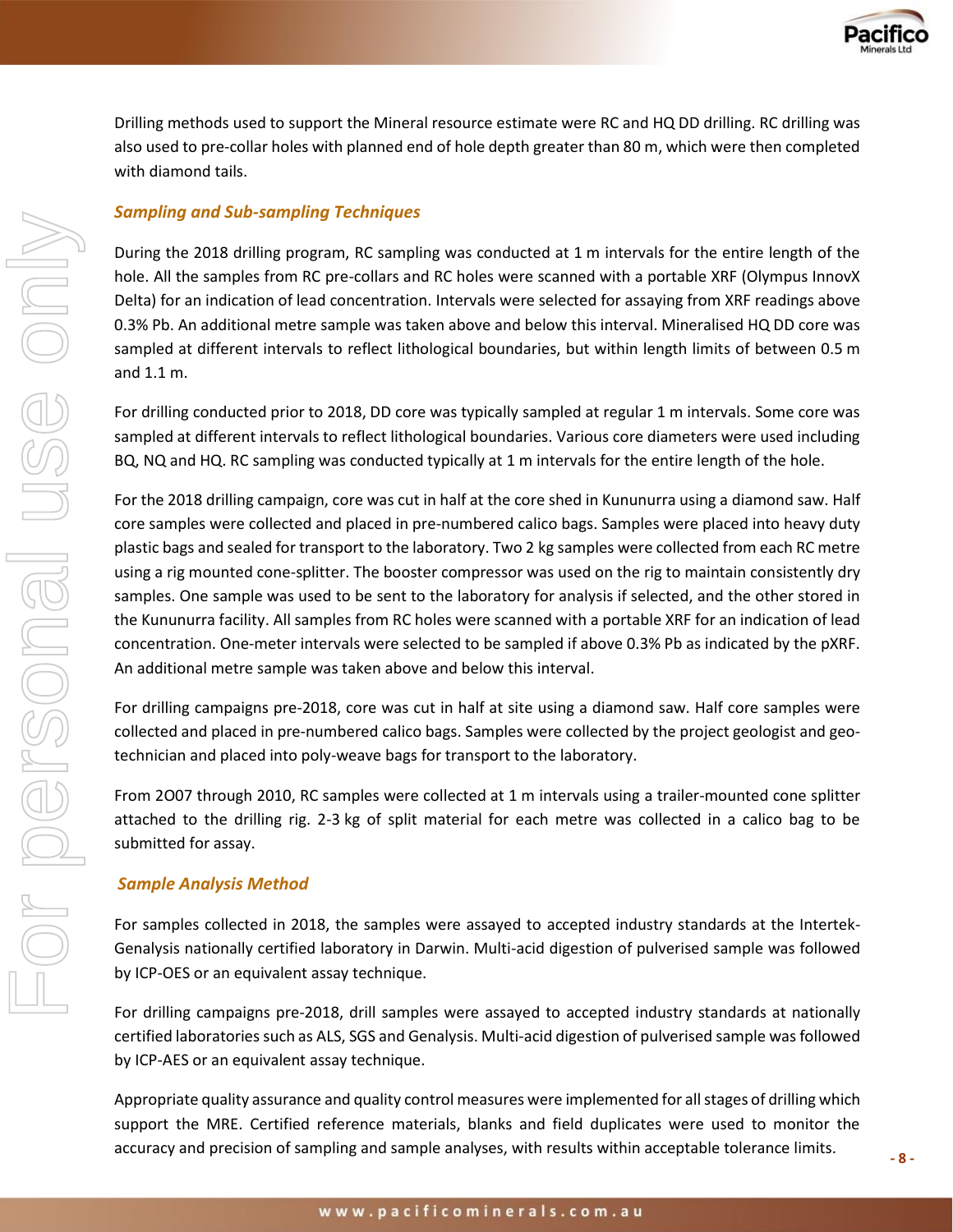

#### *Estimation Methodology*

A block model with block sizes of 10 m (X) x 10 m (Y) x 5 m (Z) was constructed. The block sizes are approximately half the tightest drill spacing, which generally supports an Indicated classification. Blocks and drill sample data were flagged according to the geological and mineralisation envelopes. Drill holes were sampled at 1 m intervals and the drill samples were accordingly composited to 1 m lengths. Composited sample data were statistically reviewed to determine appropriate top-cuts, with top-cuts applied for Pb, Zn and Ag.

Sample populations for Pb, Zn, Ag and S were split by mineralisation domains and at the oxide / primary rock interface, as supported by statistical analysis of assay data. The composited drill samples were input into variogram modelling. Moderate to high relative nugget effects were modelled for these in the primary zone. Major variogram directions exhibited a shallow plunge in the plane of vein towards the southeast (approximately –10° to 140°).

Grades for Pb, Zn, Ag, S and Fe were interpolated for all the grade variables by ordinary kriging. Blocks were estimated using a search ellipse of 40 m (major) x 40 m (semi-major) x 20 m (minor) dimensions, with a minimum of 5 and maximum of 25 samples from a minimum of four drillholes. Search radii were increased, and the minimum number of samples reduced in subsequent sample searches if cells were not interpolated in the first two passes. Cell discretization of  $4 \times 4 \times 1$  (X, Y, Z) was employed.

The Mineral Resource block model was an update of the 2011 and 2013 MREs, with updated geological interpretations for the B and F deposits based upon results from the 2018 drilling. Geological interpretations were also updated for the C and DE deposits to simplify the interpretation based upon the level of geological understanding of the deposit.

The density equation used in the resource estimate was derived from 119 density measurements taken from drill core samples of the various mineralised rock types at Sorby Hills deposits and takes into account an assumption of increasing porosity with increasing lead grade. This following equation was applied to the Mineral Resource estimate per weathering domain:

- Oxide: DBD = 2.48 + (PB\*0.018), where Pb is the interpolated Pb block grade
- Transitional (C, D and E deposits only): DBD = 2.51 + (PB\*0.018)
- Fresh: DBD =  $2.74 + (PB*0.018)$

The density value for the A, Alpha and Beta deposits were calculated using the formula DBD =  $2.71 +$ (PB\*0.0223), as used in the 2011 MRE for those deposits.

#### *Mineral Resource Classification*

The Mineral Resources were classified based upon drill hole spacing, quality of sampling and sample analyses, quantity of density measurements, and the relative confidence in the geological interpretation.

The MRE is classified as a combination of Indicated and Inferred in accordance with guidelines contained in the JORC Code. A drill spacing of equal to or less than 50 m (north) by 50 m (east) was used to initially define the Indicated volumes. Polygons were digitised around the appropriate volumes and the resource classification assigned to the block model. Inferred volumes are based upon a drill spacing of 50–100 m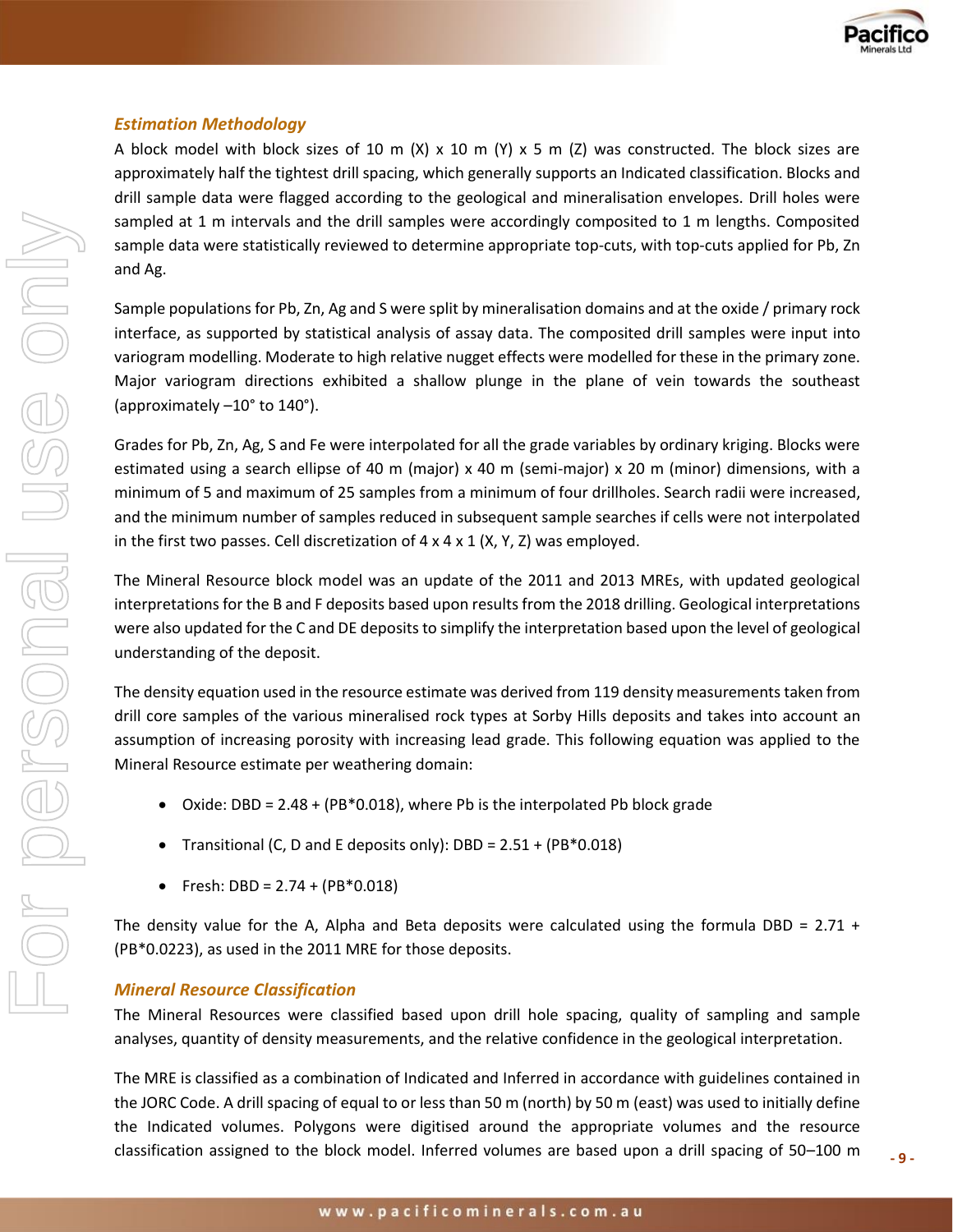

(northing) by 50–100 m (easting). Figure 1 shows the classification of the Mineral Resource. The A, H, Alpha and Beta pods are wholly classified as Inferred.

The Mineral Resource is reported above a cut-off grade of 1.0% Pb. This cut-off grade is considered reasonable for the reporting of a Mineral Resource which will support an open pit mining scenario.

It is assumed any future mining will be by open cut methods, with considerations being given to some of the deeper-seated mineralisation to be mined by underground methods. Metallurgical test work undertaken todate indicates that standard flotation circuitry will achieve high quality concentrates of 55% – 69% lead. Excellent Pb and Ag recoveries of 91% and 87% respectively, are achievable with a conventional crushing, grinding and flotation circuit. Test work also shows that the ore responds well to cyanide free reagents. No other modifying factors were considered during the preparation of the MRE.

The Competent Person believes there are reasonable prospects for eventual economic extraction of the Mineral Resource. A Pre-Feasibility Study was prepared in 2012 for the D and E deposits and demonstrated positive economic results. The project is located near the town of Kununurra and is easily accessible by road during the dry season.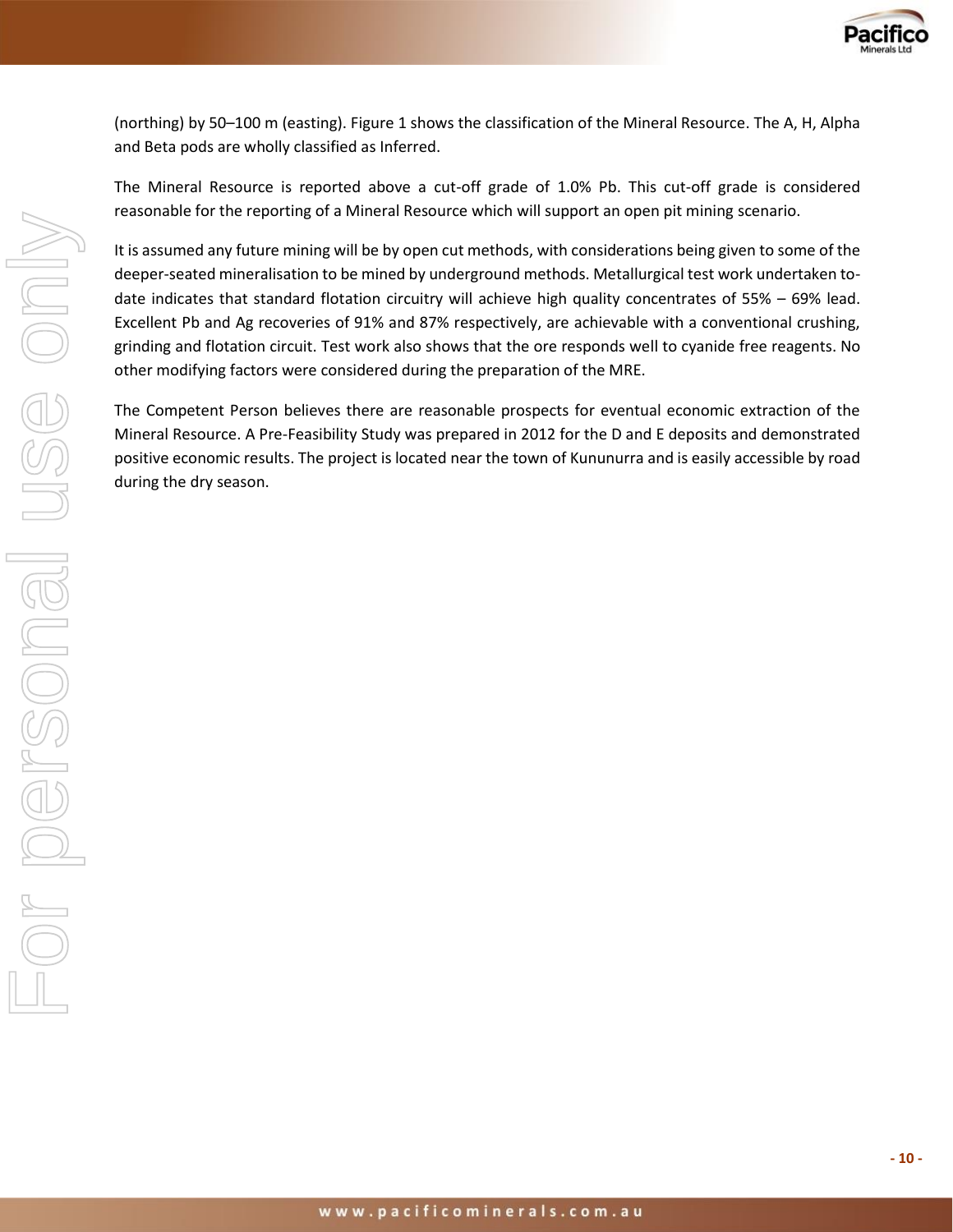

### **Appendix 2 – Calculation of Pb Equivalent Grades**

The contained metal equivalence formula is made on the following assumptions based on metallurgical work included in a Pre-Feasibility Study (ASX: KBL Announcement, 8 April 2014), and on the published London Metal Exchange closing metal prices of 22 February 2019.

- Lead Price US\$ 2,058.9/t
- Silver Price US\$ 0.511/g
- Lead recoverable 91%
- Silver recoverable 87%

It is Pacifico's opinion that all elements included in the metal equivalent calculation have a reasonable potential to be recovered and sold. The formula used to calculate lead equivalent grade is:

Lead equivalent grade Pb% = ((Grade % Pb x recoverable % Pb x price US\$ per tonne Pb metal / 10,000) + (grade g/t Ag x recoverable % Ag x price US\$/g)) / (Grade % Pb x recoverable % Pb x price US\$ per tonne Pb metal / 10,000)

Metal equivalents are highly dependent on the metal prices used to derive the formula. Pacifico notes that the metal equivalence method used above is a simplified approach. Only preliminary metallurgical recoveries are available. The metal prices are based on average LME prices of 22 February 2019 and do not reflect the metal prices that a smelter would pay for concentrate nor are any smelter penalties or charges included in the calculation.

Owing to limited metallurgical data, zinc grades are not included at this stage in the lead equivalent grade calculation.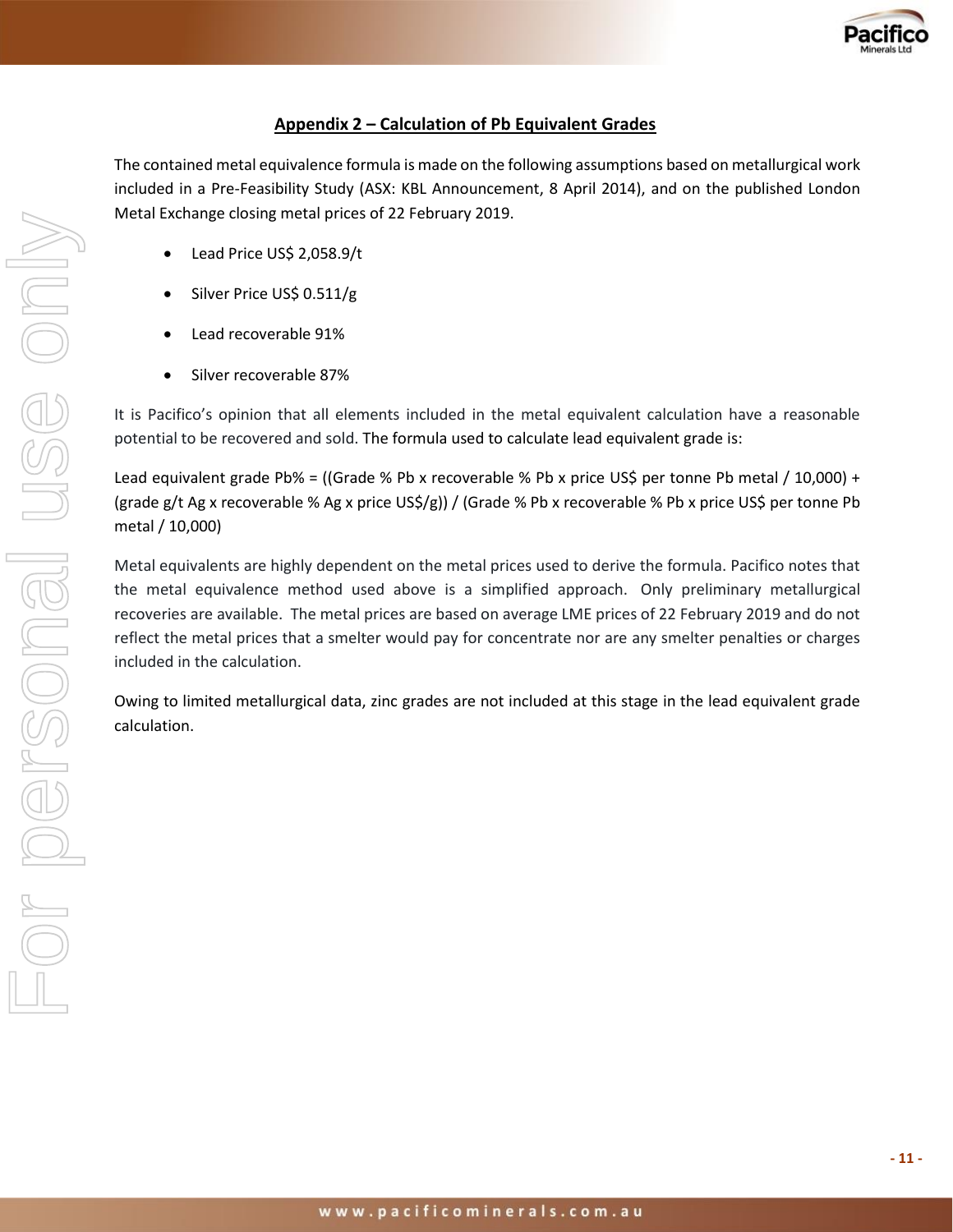

# **Appendix 3: JORC Code, 2012 Edition - Table 1**

#### *Section 1 Sampling Techniques and Data*

| <b>Criteria</b><br><b>JORC Code Explanation</b> |                                                                                                                                             | <b>Commentary</b>                                                                                                                                                                                                                                                                                                                               |
|-------------------------------------------------|---------------------------------------------------------------------------------------------------------------------------------------------|-------------------------------------------------------------------------------------------------------------------------------------------------------------------------------------------------------------------------------------------------------------------------------------------------------------------------------------------------|
| Sampling                                        | Nature and quality of                                                                                                                       | During the drilling program (from 16 October to 9 December 2018), RC sampling was                                                                                                                                                                                                                                                               |
| Techniques                                      | sampling (e.g. cut channels,                                                                                                                | conducted at 1m intervals for the entire length of the hole.                                                                                                                                                                                                                                                                                    |
|                                                 | random chips, or specific<br>specialised industry standard<br>measurement tools<br>appropriate to the minerals                              | All the samples from RC pre-collars and RC holes were scanned with a portable XRF<br>(Olympus InnovX Delta) for an indication of lead concentration. Intervals were<br>selected for assaying from XRF readings above 0.3% Pb. An additional metre sample                                                                                        |
|                                                 | under investigation, such as                                                                                                                | was taken above and below this interval.                                                                                                                                                                                                                                                                                                        |
|                                                 | down hole gamma sondes, or<br>handheld XRF instruments,<br>etc). These examples should                                                      | Mineralised HQ diamond core was sampled at different intervals to reflect lithological<br>boundaries, but within length limits of between 0.5 m and 1.1 m.                                                                                                                                                                                      |
|                                                 | not be taken as limiting the<br>broad meaning of sampling.                                                                                  | The sampling methodology is considered representative and appropriate for the<br>sediment replacement style of mineralisation at Sorby Hills.                                                                                                                                                                                                   |
|                                                 | Include reference to<br>measures taken to ensure<br>sample representivity and the<br>appropriate calibration of any<br>measurement tools or | For drilling programmes conducted prior to 2018, diamond core was typically<br>sampled at regular 1 m intervals. Some core was sampled at different intervals to<br>reflect lithological boundaries. Various core diameters were used including BQ, NQ<br>and HQ. RC sampling was conducted typically at 1 m intervals for the entire length of |
|                                                 | systems used.<br>Aspects of the determination                                                                                               | the hole.                                                                                                                                                                                                                                                                                                                                       |
|                                                 | of mineralisation that are<br>Material to the Public Report.                                                                                |                                                                                                                                                                                                                                                                                                                                                 |
|                                                 | In cases where 'industry<br>standard' work has been<br>done this would be relatively                                                        |                                                                                                                                                                                                                                                                                                                                                 |
|                                                 | simple (e.g. 'reverse<br>circulation drilling was used<br>to obtain 1 m samples from                                                        |                                                                                                                                                                                                                                                                                                                                                 |
|                                                 | which 3 kg was pulverised to<br>produce a 30 g charge for fire<br>assay'). In other cases, more                                             |                                                                                                                                                                                                                                                                                                                                                 |
|                                                 | explanation may be required,<br>such as where there is coarse<br>gold that has inherent                                                     |                                                                                                                                                                                                                                                                                                                                                 |
|                                                 | sampling problems. Unusual<br>commodities or<br>mineralisation types (e.g.                                                                  |                                                                                                                                                                                                                                                                                                                                                 |
|                                                 | submarine nodules) may<br>warrant disclosure of detailed<br>information.                                                                    |                                                                                                                                                                                                                                                                                                                                                 |
| <b>Drilling Techniques</b>                      | Drill type (e.g. core, reverse<br>circulation, open-hole                                                                                    | Drilling methods used in the 2018 drill program were RC and HQ diamond drilling. RC<br>drilling was also used to pre-collar holes with planned end of hole depth greater than                                                                                                                                                                   |
|                                                 | hammer, rotary air blast,<br>auger, Bangka, sonic, etc) and                                                                                 | 80 m, which were then completed with diamond tails.<br>Samples taken by open hole drilling are not used in the Mineral Resource estimation.                                                                                                                                                                                                     |
|                                                 | details (e.g. core diameter,<br>triple or standard tube, depth                                                                              | - 12                                                                                                                                                                                                                                                                                                                                            |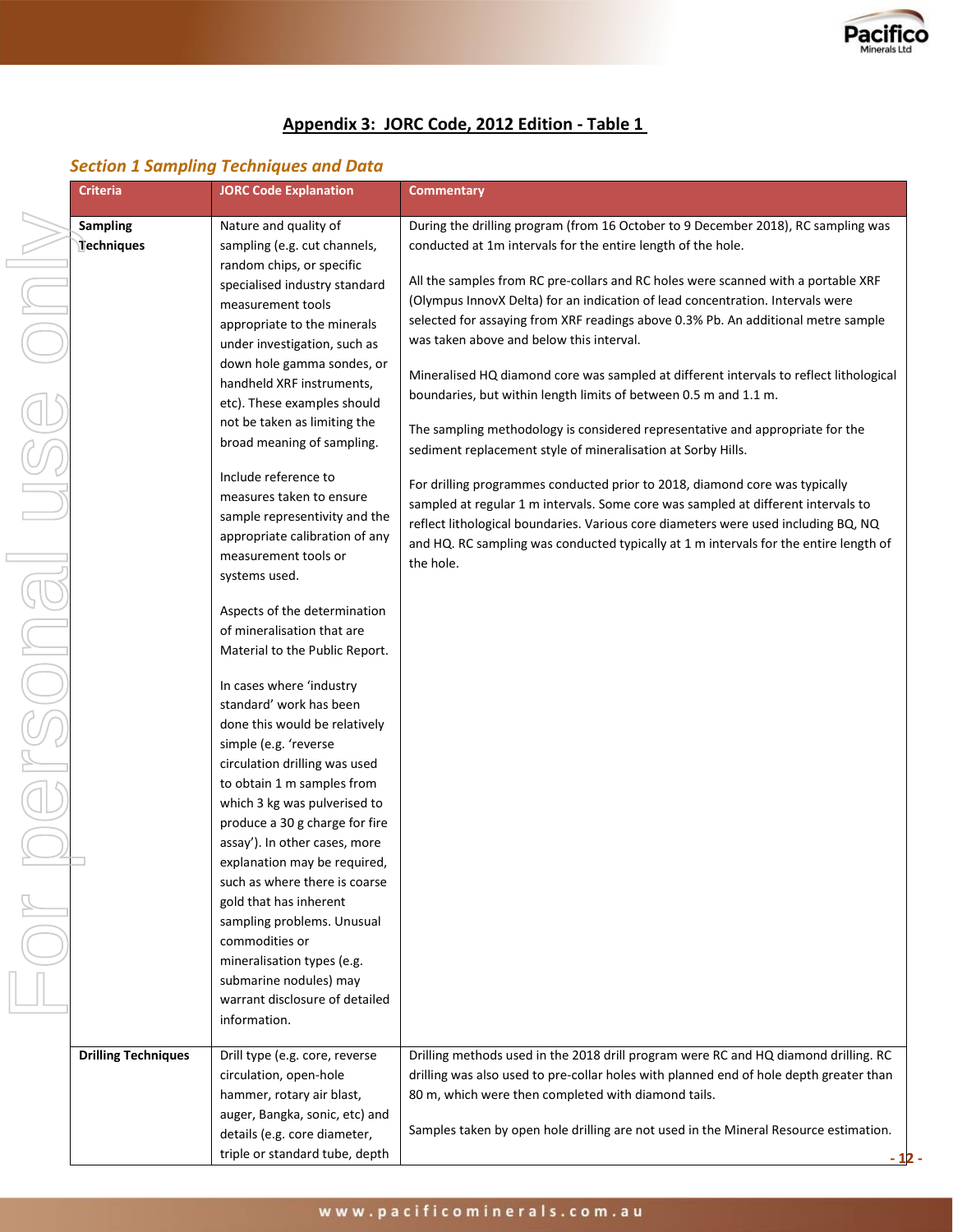

of diamond tails, facesampling bit or other type, whether core is oriented and if so, by what method, etc).

A total of 1,199 drill holes are in the database, with 546 holes drilled prior to 2007. Of these, 353 holes were retained. An additional 300 holes were drilled in the period 2007 to 2018.

Reference has been made in the announcement to 10 previous drilling campaigns at Sorby Hills prior to the drilling campaign reported in this announcement. A summary of historic drilling campaigns is provided below:

|              | <b>Drill Hole Series</b>    | <b>Drilling Methods</b>                                     | Year      |
|--------------|-----------------------------|-------------------------------------------------------------|-----------|
| 1            | DDH1-DDH65                  | Diamond coring with unspecified<br>pre-collar (mud rotary)  | 1972-1973 |
| $\mathbf{2}$ | R1-R29                      | Rotary Percussion (some open hole<br>RC)                    | Unknown   |
| 3            | FDH1-FDH89                  | Conventional RC using VPRH rig                              | 1974      |
| 4            | WBS1001 -<br>W8S1157        | Mud rotary and RAB pre-collars with<br>diamond tail         | 1975      |
|              | WBS2000-<br>WBS2159         | Conventional RC using VPRH rig<br>(possibly some open hole) | 1975      |
|              | WBS3000 -<br>WBS3039        | Rotary (probably open hole)                                 | 1975      |
| 5.           | WBS4000 -<br>WBS4205        | Rotary (Mostly open hole some<br>conventional RC)           | 1976-1979 |
| 6            | WBS5000 -<br><b>WBS5095</b> | Mud rotary pre-collars diamond<br>tails                     | 1978-1979 |
| 7            | WBS6000 -<br>WBS6057        | Some RAB some mud rotary pre-<br>collars with diamond tails | 1980      |
|              | WBS7000 -<br>WBS7035        | RAB and conventional RC                                     | 1980      |
| 8            | CSHDD001-<br>CSHDD029       | Diamond coring with open pre-collar<br>(mud rotary)         | 2007      |
| 9            | ISHDD001-<br>ISHDD006       | Diamond coring with open pre-collar<br>(RC)                 | 2010      |
|              | ISHRC001-<br>ISHRC047       | Conventional RC using T685WS<br>Schramm rig                 | 2010      |
|              | DSHRC001-<br>DSHRC024       | Conventional RC using T685WS<br>Schramm rig                 | 2010      |
|              | CSHRC001-<br>CSHRC024       | Conventional RC using T685WS<br>Schramm rig                 | 2010      |
|              | IPRC001-IPRC004             | Conventional RC using T685WS<br>Schramm rig                 | 2010      |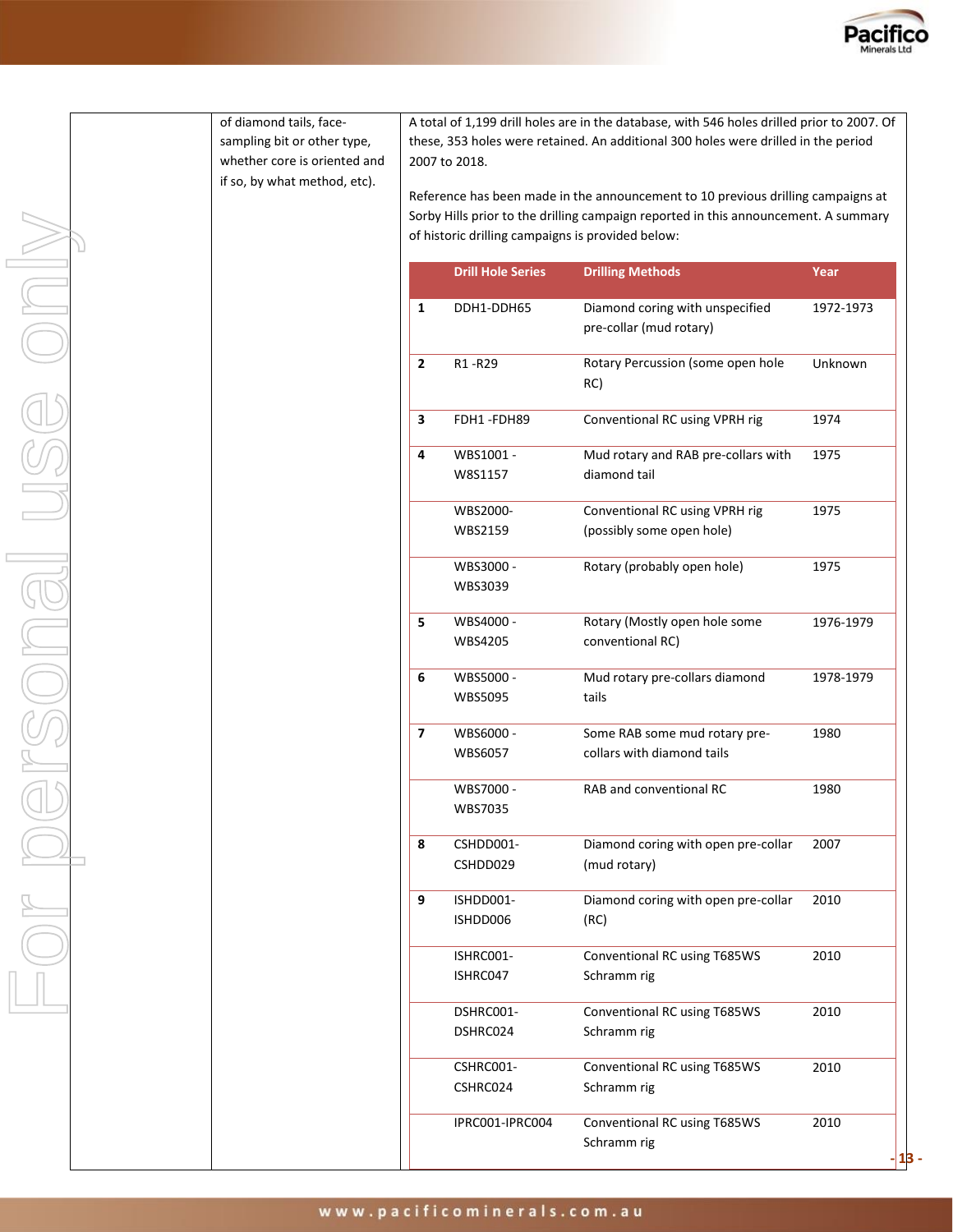

|                                                                    |                                                                                                                                                                                                                                                                                                                                                                                                                          |         | DSHDD001-<br>DSHDD002                                           | Diamond coring with open pre-collar<br>(RC)                                                                                                                                                                                                                                                                                                                                                                                                                                                                                                                                                                                                                                                                                                                                                                                                                                                                                                                                                                                                                                                                                                                                                                                                                                                                                                                                                              | 2010 |
|--------------------------------------------------------------------|--------------------------------------------------------------------------------------------------------------------------------------------------------------------------------------------------------------------------------------------------------------------------------------------------------------------------------------------------------------------------------------------------------------------------|---------|-----------------------------------------------------------------|----------------------------------------------------------------------------------------------------------------------------------------------------------------------------------------------------------------------------------------------------------------------------------------------------------------------------------------------------------------------------------------------------------------------------------------------------------------------------------------------------------------------------------------------------------------------------------------------------------------------------------------------------------------------------------------------------------------------------------------------------------------------------------------------------------------------------------------------------------------------------------------------------------------------------------------------------------------------------------------------------------------------------------------------------------------------------------------------------------------------------------------------------------------------------------------------------------------------------------------------------------------------------------------------------------------------------------------------------------------------------------------------------------|------|
|                                                                    |                                                                                                                                                                                                                                                                                                                                                                                                                          | 10      | KSHRC002-<br>KSHRC100                                           | Conventional RC                                                                                                                                                                                                                                                                                                                                                                                                                                                                                                                                                                                                                                                                                                                                                                                                                                                                                                                                                                                                                                                                                                                                                                                                                                                                                                                                                                                          | 2011 |
|                                                                    |                                                                                                                                                                                                                                                                                                                                                                                                                          | 11      | AB, ACD, AF, AI<br>series                                       | RC and HQ diamond tails (this<br>announcement)                                                                                                                                                                                                                                                                                                                                                                                                                                                                                                                                                                                                                                                                                                                                                                                                                                                                                                                                                                                                                                                                                                                                                                                                                                                                                                                                                           | 2018 |
| <b>Drill Sample</b><br><b>Recovery</b>                             | Method of recording and<br>assessing core and chip<br>sample recoveries and results<br>assessed.<br>Measures taken to maximise<br>sample recovery and ensure<br>representative nature of the<br>samples.<br>Whether a relationship exists<br>between sample recovery and<br>grade and whether sample<br>bias may have occurred due<br>to preferential loss/gain of<br>fine/coarse material.                              | cover.  | diamond tail.<br>the mineralised zone is typically NQ diameter. | For 2018 drilling, drill recovery for HQ diamond core was acceptable with recoveries<br>better than 97% through the mineralised zones. RC bags collected at site were subject<br>to a visual relative volume estimate, and later weighed. Estimated relative volumes<br>were mostly at 100% through mineralisation and bag weights were consistent at<br>around 23 kg. Through use of an auxiliary compressor and booster with the RC rig<br>most samples were collected dry. There was an occasional wet sample when there<br>was excessive water flow pressure. In one or two holes where more than 2 m of wet<br>sample was collected the RC hole was terminated and left to be recontinued with a<br>Core recovery for the recent diamond drilling (post-2007 but prior to 2018) averaged<br>91.3% with most core loss occurring in the regolith at <30 m depth. Core recovery in<br>the mineralised zone was variable due to local fracturing and weathering along<br>discrete fault zones, however, most recoveries exceeded 95%. Diamond core through<br>From 2007 through 2010, to maintain sample integrity each RC bag collected from<br>the cyclone was weighed with the weight in kilograms and moisture content<br>recorded. Bag weights were generally consistent with the average bag weighing 25 kg<br>however poor sample recoveries (<20 kg) are noted in the initial 10 m of alluvial |      |
| Logging                                                            | Whether core and chip<br>samples have been<br>geologically and<br>geotechnically logged to a<br>level of detail to support<br>appropriate Mineral Resource<br>estimation, mining studies<br>and metallurgical studies.<br>Whether logging is qualitative<br>or quantitative in nature.<br>Core (or costean, channel,<br>etc) photography.<br>The total length and<br>percentage of the relevant<br>intersections logged. | stored. | RC chips were logged at the rig at Sorby Hills.                 | Diamond drill core was logged at a secure facility in Kununurra, where it is also<br>All core was logged in detail. Core was processed with orientation lines and metre<br>marks and RQD. Recoveries and RQD's were recorded.<br>Structural measurements of stratigraphy and fault orientations were made where the<br>ori-marks and orientation lines were of sufficient confidence.                                                                                                                                                                                                                                                                                                                                                                                                                                                                                                                                                                                                                                                                                                                                                                                                                                                                                                                                                                                                                    |      |
| Sub-sampling<br><b>Techniques and</b><br><b>Sample Preparation</b> | If core, whether cut or sawn<br>and whether quarter, half or<br>all core taken.<br>If non-core, whether riffled,<br>tube sampled, rotary split, etc                                                                                                                                                                                                                                                                      |         | For the 2018 drilling campaign:                                 | Core was cut in half at the core shed in Kununurra using a diamond saw. Half core<br>samples were collected and placed in pre-numbered calico bags. Samples were<br>placed into heavy duty plastic bags and sealed for transport to the laboratory.                                                                                                                                                                                                                                                                                                                                                                                                                                                                                                                                                                                                                                                                                                                                                                                                                                                                                                                                                                                                                                                                                                                                                      |      |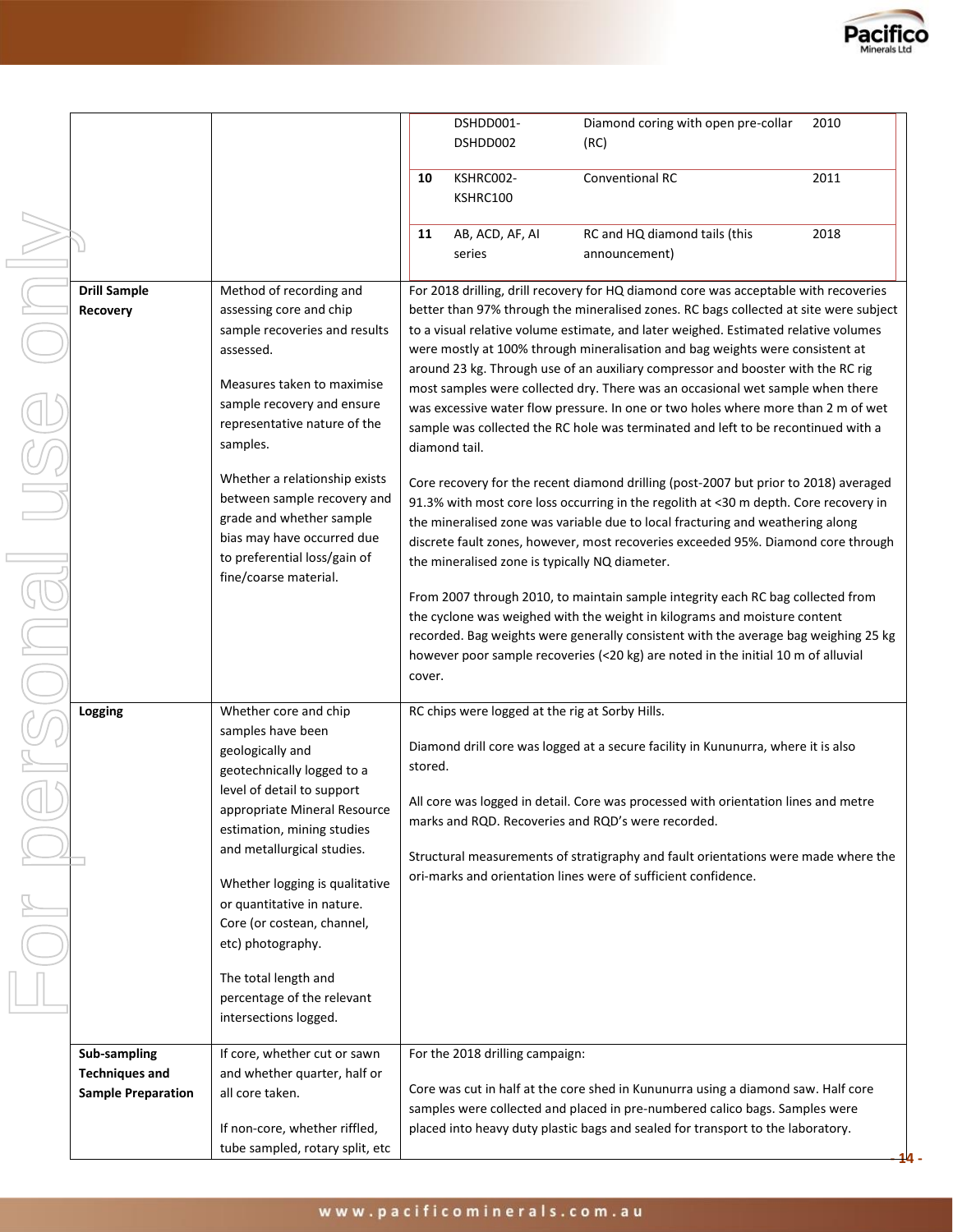

**- 15 -**

|             |                         | and whether sampled wet or                         | 2 x 2 kg samples were collected from each RC metre using a rig mounted cone-            |
|-------------|-------------------------|----------------------------------------------------|-----------------------------------------------------------------------------------------|
|             |                         | dry.                                               | splitter. The booster compressor was used on the rig to maintain consistently dry       |
|             |                         |                                                    | samples. One sample was used to be sent to the laboratory for analysis if selected,     |
|             |                         | For all sample types, the                          | and the other stored in the Kununurra facility.                                         |
|             |                         | nature, quality and                                |                                                                                         |
|             |                         | appropriateness of the                             | Samples from RC holes into mineralisation were scanned with a portable XRF for an       |
|             |                         | sample preparation                                 | indication of qualitative lead concentration. 1 m intervals were selected to be         |
|             |                         | technique.                                         | sampled of above 0.3% Pb as indicated by the pXRF. An additional metre sample was       |
|             |                         |                                                    | taken above and below this interval.                                                    |
|             |                         | Quality control procedures                         |                                                                                         |
| MICIO       |                         | adopted for all sub-sampling<br>stages to maximise | For drilling campaigns pre-2018:                                                        |
|             |                         | representivity of samples.                         | Core was cut in half at site using a diamond saw. Half core samples were collected      |
|             |                         |                                                    | and placed in pre-numbered calico bags. Samples were collected by the project           |
|             |                         | Measures taken to ensure                           | geologist and geo-technician and placed into poly-weave bags for transport to the       |
|             |                         | that the sampling is                               | laboratory.                                                                             |
| UISE        |                         | representative of the in-situ                      |                                                                                         |
|             |                         | material collected, including                      | From 2007 through 2010, RC samples were collected at 1 m intervals using a trailer-     |
|             |                         | for instance results for field                     | mounted cone splitter attached to the drilling rig. 2-3 kg of split material for each   |
|             |                         | duplicate/second-half                              | metre was collected in a calico bag to be submitted for assay.                          |
|             |                         | sampling.                                          |                                                                                         |
|             |                         |                                                    | In 2011 drilling samples were not split off the drill rig because of the possibility of |
|             |                         | Whether sample sizes are                           | water ingress clogging up the cyclone and cone splitter when hitting a cavity. Drilling |
|             |                         | appropriate to the grain size                      | was suspended when water/wet sample encountered, and the hole dewatered prior           |
|             |                         | of the material being                              | to recommencement of drilling. Instead, a PVC pipe spear was used to obtain             |
|             |                         | sampled.                                           | approximately 2-3 kg of sample from a representative cross section of the entire 1 m    |
|             |                         |                                                    | sample. KBL considered this to be the best means of sample collection avoiding          |
|             |                         |                                                    | potential for contamination within a sample splitter.                                   |
| ONG         |                         |                                                    | In 2011, using an Olympus Innov-X portable XRF analyser at the rig, readings over       |
|             |                         |                                                    | 1.0% lead, 1.0% zinc and/or 20ppm silver were regarded as anomalous and were            |
|             |                         |                                                    | sampled at 1 m intervals with at least 2 m either side (regardless of XRF reading) also |
|             |                         |                                                    | collected as individual metre samples. Samples with lower, background, metal levels     |
|             |                         |                                                    | were amalgamated into 4 m composite intervals.                                          |
|             |                         |                                                    |                                                                                         |
|             | <b>Quality of Assay</b> | The nature, quality and                            | For the 2018 drilling program:                                                          |
|             | Data and Laboratory     | appropriateness of the                             |                                                                                         |
|             | Tests                   | assaying and laboratory                            | Samples sent to Intertek-Genalysis in Darwin for preparation and analysis. Duplicates,  |
|             |                         | procedures used and whether                        | blanks and standards were inserted at regular intervals.                                |
|             |                         | the technique is considered                        |                                                                                         |
|             |                         | partial or total.                                  | Drill core and rock chip samples were assayed to accepted industry standards at the     |
|             |                         |                                                    | Intertek-Genalysis nationally certified laboratory in Darwin. Multi-acid digestion of   |
| N<br>O<br>O |                         | For geophysical tools,                             | pulverised sample was followed by ICP-OES or an equivalent assay technique.             |
|             |                         | spectrometers, handheld XRF                        |                                                                                         |
|             |                         | instruments, etc, the                              | Certified Ore Grade Base Metal Reference Material provided by Geostats Pty Ltd. The     |
|             |                         | parameters used in                                 | standards selected covered a range of lead and silver concentrations and there is       |
|             |                         | determining the analysis                           | good agreement between the Pb and Ag assays, and the mean values provided with          |
|             |                         | including instrument make                          | the reference standards. For the standards the assayed values were within half of one   |
|             |                         | and model, reading times,                          | standard deviation and more commonly below the mean suggesting that grade               |
|             |                         | calibrations factors applied                       | overestimation is not a significant problem in the dataset.                             |
|             |                         | and their derivation, etc.                         |                                                                                         |

Nature of quality control procedures adopted (e.g. standards, blanks, duplicates,

Duplicates and blanks were also included in all sample despatches and results are considered as acceptable by the Competent Person and by Pacifico and the drill samples are considered to be suitable to support the Mineral resource estimate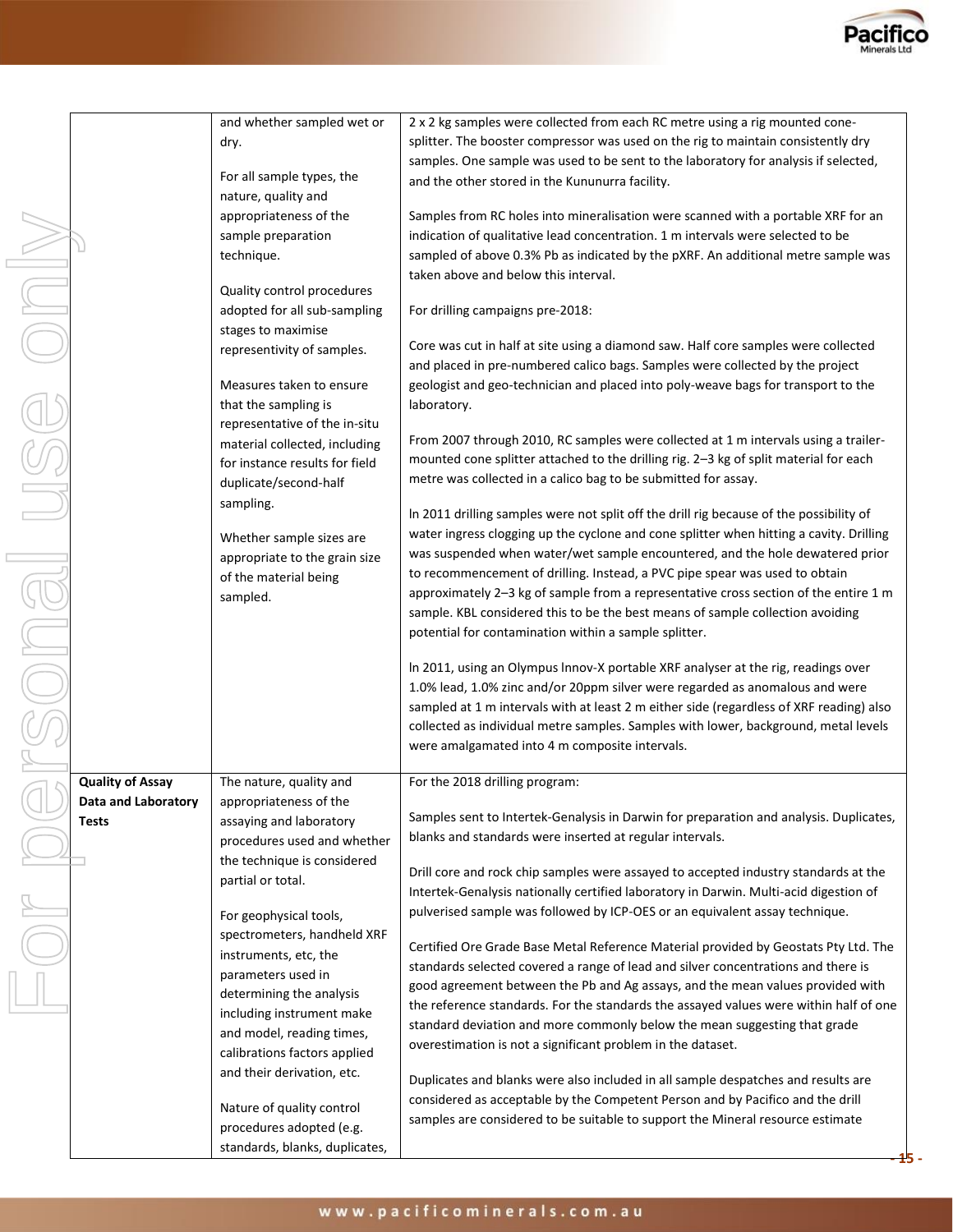

|      |                         | external laboratory checks)      | For drilling campaigns pre-2018:                                                                                                                                        |  |  |  |
|------|-------------------------|----------------------------------|-------------------------------------------------------------------------------------------------------------------------------------------------------------------------|--|--|--|
|      |                         | and whether acceptable           |                                                                                                                                                                         |  |  |  |
|      |                         | levels of accuracy (i.e. lack of | Drill core and rock chip samples were assayed to accepted industry standards at                                                                                         |  |  |  |
|      |                         | bias) and precision have been    | nationally certified laboratories such as ALS, SGS and Genalysis. Multi-acid digestion                                                                                  |  |  |  |
|      |                         | established.                     | of pulverised sample was followed by ICP-AES or an equivalent assay technique.                                                                                          |  |  |  |
|      |                         |                                  | During post-2007 drilling, standards were inserted at least every 30 samples in the                                                                                     |  |  |  |
|      |                         |                                  | stream, consisting of Certified Ore Grade Base Metal Reference Material provided by                                                                                     |  |  |  |
|      |                         |                                  | Geostats Pty Ltd. The standards selected covered a range of lead and silver                                                                                             |  |  |  |
| ININ |                         |                                  | concentrations and there is good agreement between the Pb and Ag assays, and the                                                                                        |  |  |  |
|      |                         |                                  | mean values provided with the reference standards. For the standards the assayed                                                                                        |  |  |  |
|      |                         |                                  | values were typically within one standard deviation and more commonly below the                                                                                         |  |  |  |
|      |                         |                                  | mean suggesting that grade overestimation is not a significant problem in the                                                                                           |  |  |  |
|      |                         |                                  | dataset.                                                                                                                                                                |  |  |  |
|      |                         |                                  | Duplicates and blanks were included in the 2010 drilling but not the 2011 drilling.                                                                                     |  |  |  |
|      |                         |                                  | Check-samples sent to umpire laboratories in 2010 showed good agreement between                                                                                         |  |  |  |
|      |                         |                                  | ALS and Genalysis laboratories.                                                                                                                                         |  |  |  |
|      |                         |                                  |                                                                                                                                                                         |  |  |  |
|      | Verification of         | The verification of significant  | QAQC and data downloaded from the assay lab was checked by an independent third                                                                                         |  |  |  |
|      | Sampling and            | intersections by either          | party to confirm accurate transposing of sample number assay results with respective                                                                                    |  |  |  |
|      | <b>Assaying</b>         | independent or alternative       | drill hole intervals                                                                                                                                                    |  |  |  |
|      |                         | company personnel.               |                                                                                                                                                                         |  |  |  |
|      |                         |                                  | Geological logs were hand written on A3 and A4 paper log sheets and digitally                                                                                           |  |  |  |
|      |                         | The use of twinned holes.        | entered into data entry templates in MS Excel and entered into an Access database.                                                                                      |  |  |  |
|      |                         |                                  |                                                                                                                                                                         |  |  |  |
|      |                         | Documentation of primary         | Assay certificates were received from the analytical laboratories and imported into                                                                                     |  |  |  |
|      |                         | data, data entry procedures,     | the drill database.                                                                                                                                                     |  |  |  |
|      |                         | data verification, data storage  |                                                                                                                                                                         |  |  |  |
|      |                         | (physical and electronic)        | No adjustment was made to the data.                                                                                                                                     |  |  |  |
|      |                         | protocols.                       | In 2007 14 twin holes were drilled using HQ diamond core into Beta Pod, I Pod, D Pod                                                                                    |  |  |  |
|      |                         |                                  | and C Pod, to enable an assessment of the oxide and sulphide mineralisation within                                                                                      |  |  |  |
|      |                         | Discuss any adjustment to        | the deposit and test the three historic drilling methods. The results from the twin                                                                                     |  |  |  |
|      |                         | assay data.                      | holes display very poor grade and thickness correlation with the historic holes. The                                                                                    |  |  |  |
|      |                         |                                  | data suggested that a high degree of grade variability exists within the deposit and                                                                                    |  |  |  |
|      |                         |                                  | there is evidence of grade smearing in the open hole and RC assay data. Many                                                                                            |  |  |  |
|      |                         |                                  | historical holes were excluded from the Mineral Resource estimate based on these                                                                                        |  |  |  |
|      |                         |                                  | results, and other observations made at the time of drilling.                                                                                                           |  |  |  |
|      |                         |                                  |                                                                                                                                                                         |  |  |  |
|      |                         |                                  | Two twinned holes were drilled in the 2010 drilling campaign at I pod, to test<br>repeatability of drill results and compare drilling methods. The assay results showed |  |  |  |
|      |                         |                                  | close correlation of Pb, Zn and Ag grades in one of the twins (drilled 1.5 m apart) but                                                                                 |  |  |  |
|      |                         |                                  |                                                                                                                                                                         |  |  |  |
|      |                         |                                  | only close correlation for Ag and Zn in the second. Sporadic mineralisation of this<br>nature comprising veins, pods and vughs is observed in drill core.               |  |  |  |
|      |                         |                                  |                                                                                                                                                                         |  |  |  |
|      | <b>Location of Data</b> | Accuracy and quality of          | The 2018 drill hole collars were accurately surveyed using a DGPS by a registered                                                                                       |  |  |  |
|      | <b>Points</b>           | surveys used to locate drill     | surveyor and recorded in GDA94 Zone 52.                                                                                                                                 |  |  |  |
|      |                         | holes (collar and down-hole      |                                                                                                                                                                         |  |  |  |
|      |                         | surveys), trenches, mine         | Pre-2007 drill hole collars have been accurately surveyed in local grid. Drill hole collar                                                                              |  |  |  |
|      |                         | workings and other locations     | co-ordinates have also been converted to GDA94 Zone 52 grid as recorded in the KBL                                                                                      |  |  |  |
|      |                         | used in Mineral Resource         | Mining drilling database.                                                                                                                                               |  |  |  |
|      |                         | estimation.                      |                                                                                                                                                                         |  |  |  |
|      |                         |                                  |                                                                                                                                                                         |  |  |  |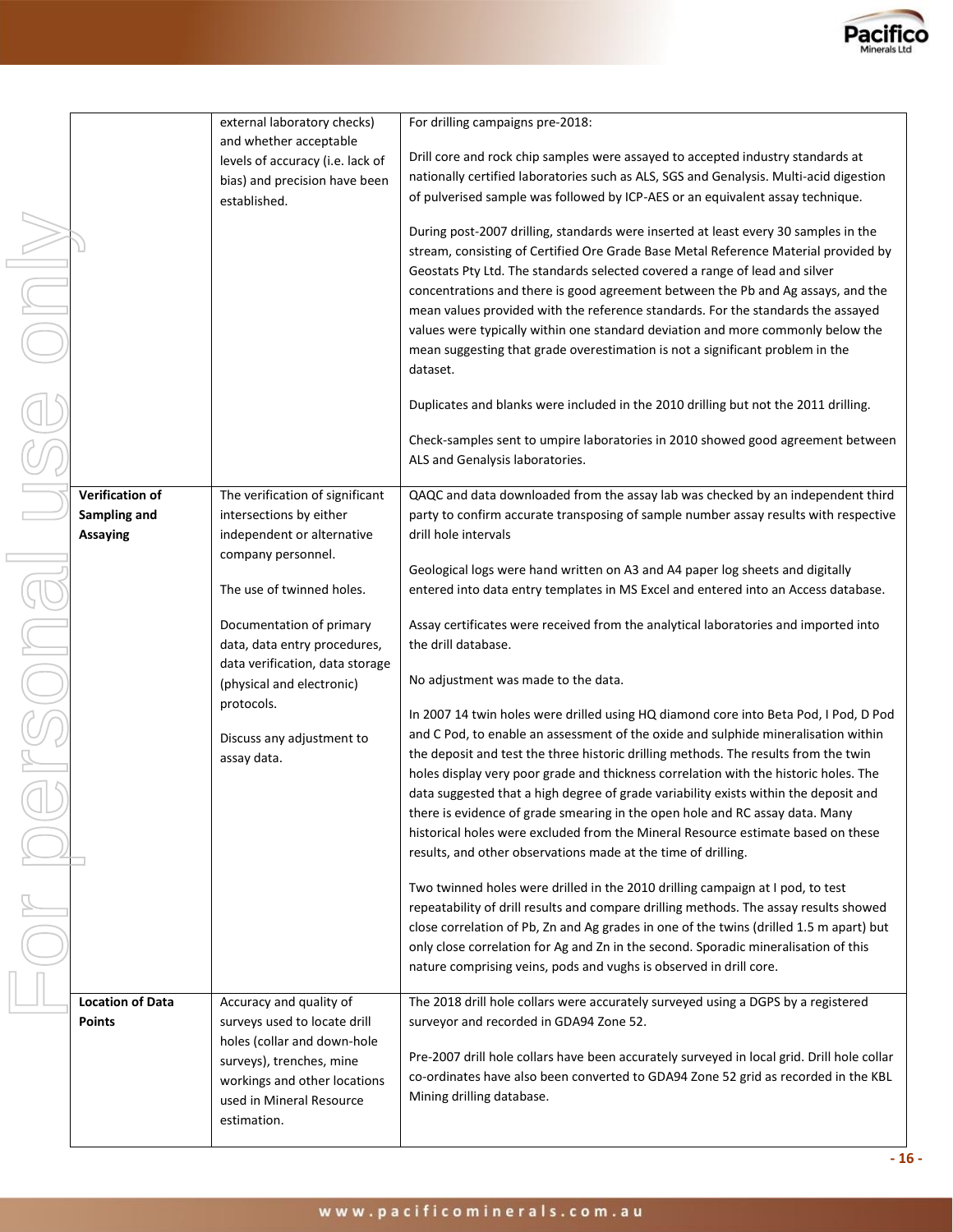

|           |                                                                             | Specification of the grid<br>system used.                                                                                                                                                                                                                                                                             | Post-2007 drill hole collars have been accurately surveyed by DGPS. Drill hole collar<br>co- ordinates have been recorded in GDA 94 grid in the KBL Mining drilling database.                                                                                                                                                                                                                                                                                                                                                                                                                                                                                                                                                                                                                                                                                                                                                                                                                                                                                                                                                                                                                                                                                                                                                                                                        |
|-----------|-----------------------------------------------------------------------------|-----------------------------------------------------------------------------------------------------------------------------------------------------------------------------------------------------------------------------------------------------------------------------------------------------------------------|--------------------------------------------------------------------------------------------------------------------------------------------------------------------------------------------------------------------------------------------------------------------------------------------------------------------------------------------------------------------------------------------------------------------------------------------------------------------------------------------------------------------------------------------------------------------------------------------------------------------------------------------------------------------------------------------------------------------------------------------------------------------------------------------------------------------------------------------------------------------------------------------------------------------------------------------------------------------------------------------------------------------------------------------------------------------------------------------------------------------------------------------------------------------------------------------------------------------------------------------------------------------------------------------------------------------------------------------------------------------------------------|
|           |                                                                             | Quality and adequacy of<br>topographic control.                                                                                                                                                                                                                                                                       | Over 95% of drill holes are vertical with 90% having no down-hole surveys.                                                                                                                                                                                                                                                                                                                                                                                                                                                                                                                                                                                                                                                                                                                                                                                                                                                                                                                                                                                                                                                                                                                                                                                                                                                                                                           |
| TIKO<br>T |                                                                             |                                                                                                                                                                                                                                                                                                                       | An analysis of the trajectory of vertical holes accompanied drilling in 2010. Down-hole<br>surveying of dip and azimuth for diamond holes was conducted using a single shot,<br>Eastman down-hole camera. Holes drilled from surface were surveyed at 15 m to<br>minimise interference from the rig and every 30 m after that to the end of hole. RC<br>hole orientations were surveyed using a single shot Pathfinder down-hole electronic<br>camera. Holes were surveyed at 6 m below surface and every 30 m after that to the<br>end of hole. As a result of this work, it was determined that most of the diamond drill<br>holes remained relatively vertical with very little down-hole deviation with dip<br>consistently between 88° and 90°. As expected, there was a slight deviation with<br>holes lifting towards the west, perpendicular to the plane of bedding which dips<br>gently towards the east. Most RC holes remained close to vertical with little down-<br>hole deviation, dipping consistently between 87° and 90°. There was a slight deviation<br>with RC holes lifting towards the southwest.<br>As the drilling intersecting the DE deposit is concentrated within 140 m of surface<br>(mostly <70m from surface), a small deviation in hole azimuth and dip of vertical<br>holes would not introduce significant uncertainty as to the sample location. |
|           | Data Spacing and<br><b>Distribution</b>                                     | Data spacing for reporting of<br><b>Exploration Results.</b><br>Whether the data spacing,<br>and distribution is sufficient<br>to establish the degree of<br>geological and grade<br>continuity appropriate for the<br>Mineral Resource and Ore<br>Reserve estimation<br>procedure(s) and<br>classifications applied. | Hole spacing varies but drilling is mostly completed on a 20-30 (E-W) metre by 30-40<br>(N-S) metre drill pattern. A nominal drill spacing of 50 m (northing and easting) is still<br>used in some deposits, largely classified as Inferred.<br>Infill drilling has achieved a closer spacing in many parts of the main DE deposit area.<br>The likelihood that mineralisation is developed in an orientation other than that<br>interpreted is considered to be low since the drilling is on an average 25 m by 35 m<br>drill patterns.<br>The data spacing, and distribution is sufficient to establish the degree of geological<br>and grade continuity appropriate for the Mineral Resource and classifications<br>applied.                                                                                                                                                                                                                                                                                                                                                                                                                                                                                                                                                                                                                                                      |
|           |                                                                             | Whether sample compositing<br>has been applied.                                                                                                                                                                                                                                                                       | Sample compositing was not carried out.                                                                                                                                                                                                                                                                                                                                                                                                                                                                                                                                                                                                                                                                                                                                                                                                                                                                                                                                                                                                                                                                                                                                                                                                                                                                                                                                              |
|           | <b>Orientation of Data</b><br>in Relation to<br><b>Geological Structure</b> | Whether the orientation of<br>sampling achieves unbiased<br>sampling of possible<br>structures and the extent to<br>which this is known,<br>considering the deposit type.                                                                                                                                             | It is not considered that there is a significant sampling bias due to structure.<br>All holes are drilled at 70 deg to the west (270 deg), to better sample both shallow<br>and steeply dipping mineralised structures considered significant to the<br>mineralisation.                                                                                                                                                                                                                                                                                                                                                                                                                                                                                                                                                                                                                                                                                                                                                                                                                                                                                                                                                                                                                                                                                                              |
|           |                                                                             | If the relationship between<br>the drilling orientation and<br>the orientation of key<br>mineralised structures is<br>considered to have<br>introduced a sampling bias,<br>this should be assessed and<br>reported if material.                                                                                       |                                                                                                                                                                                                                                                                                                                                                                                                                                                                                                                                                                                                                                                                                                                                                                                                                                                                                                                                                                                                                                                                                                                                                                                                                                                                                                                                                                                      |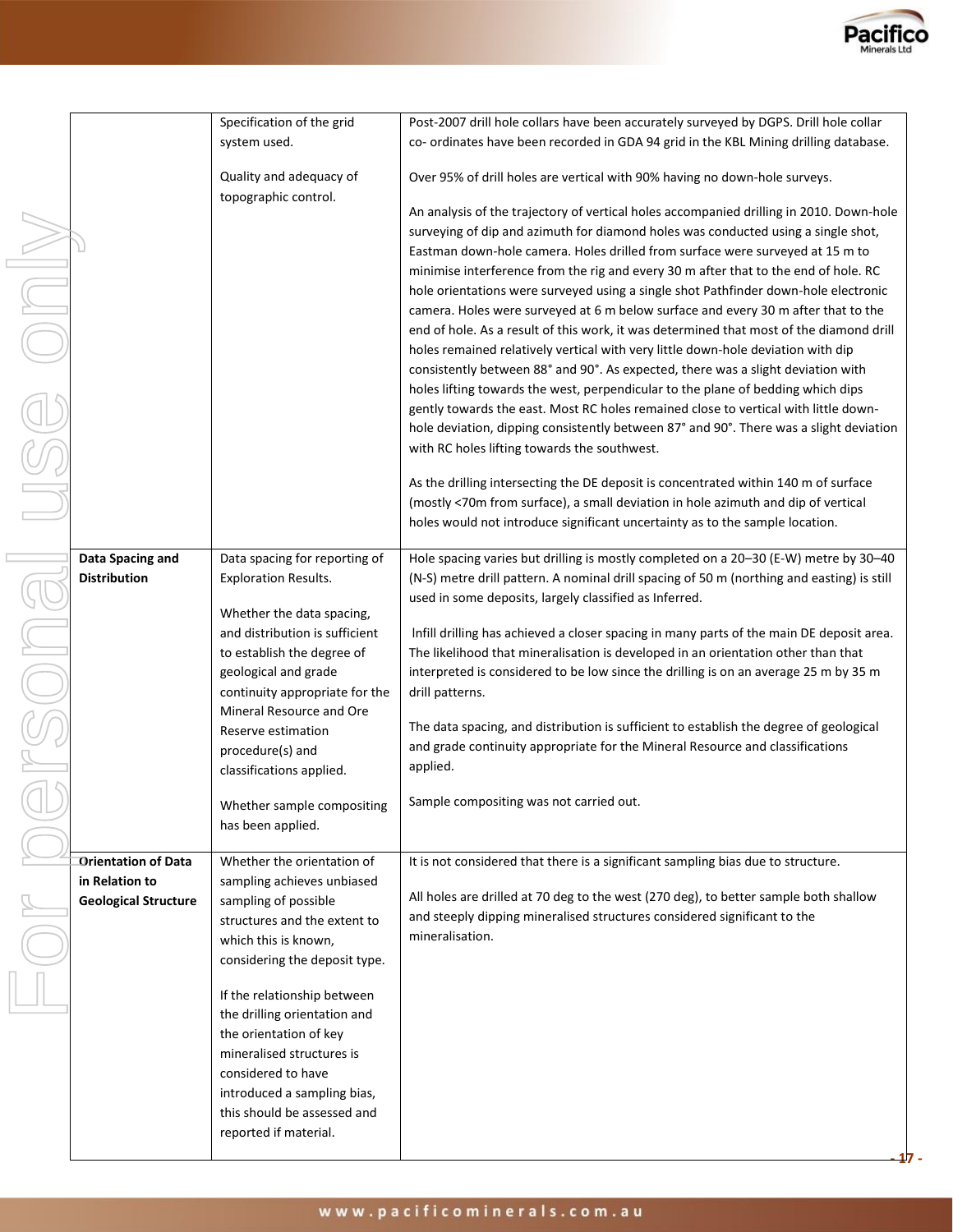

| <b>Sample Security</b>   | The measures taken to ensure<br>sample security.                            | Samples are stored and processed at a secure facility in Kununurra. All samples taken<br>by Pacifico personnel to the truck depot in Kununurra and placed on a pallet and<br>sealed for transport direct to the Intertek-Genalysis laboratory in Darwin.     |
|--------------------------|-----------------------------------------------------------------------------|--------------------------------------------------------------------------------------------------------------------------------------------------------------------------------------------------------------------------------------------------------------|
| <b>Audits or Reviews</b> | The results of any audits or<br>reviews of sampling<br>techniques and data. | Two independent geologists have reviewed the sampling protocols in the field, the<br>import of assay results from the laboratory online access system and the data<br>management within excel spreadsheets and the Access database.                          |
|                          |                                                                             | The historical drilling (pre-2007) has been reviewed on several occasions by previous<br>and current property owners, with many of the historical holes deemed to have poor<br>quality assurance and therefore not to be used in Mineral Resource estimates. |

## *Section 2 Reporting of Exploration Results*

| <b>Criteria</b>                                          | <b>JORC Code Explanation</b>                                                                                                                                                                                                                                                                                                                                                                                                                                                                                                                                                                                                           | <b>Commentary</b>                                                                                                                                                                                                                                                                                                                                                                                                                                                                                       |  |                      |                       |                      |              |                          |                                    |                          |                          |
|----------------------------------------------------------|----------------------------------------------------------------------------------------------------------------------------------------------------------------------------------------------------------------------------------------------------------------------------------------------------------------------------------------------------------------------------------------------------------------------------------------------------------------------------------------------------------------------------------------------------------------------------------------------------------------------------------------|---------------------------------------------------------------------------------------------------------------------------------------------------------------------------------------------------------------------------------------------------------------------------------------------------------------------------------------------------------------------------------------------------------------------------------------------------------------------------------------------------------|--|----------------------|-----------------------|----------------------|--------------|--------------------------|------------------------------------|--------------------------|--------------------------|
| <b>Mineral Tenement and</b><br><b>Land Tenure Status</b> | Type, reference<br>Pacifico Minerals Ltd acquired a 75% interest in the Sorby Hills lead-silver project<br>name/number, location<br>in Western Australia on 5 October 2018. Yuguang (Australia) Pty Ltd and wholly<br>owned subsidiary of Henan Yuguang Gold & Lead Co. Ltd (HYG) owning the<br>and ownership including<br>agreements or material<br>remaining 25%. The Sorby Hills Project comprises five mining leases (M80/196-197<br>issues with third parties<br>and M80/285-287), all of which are currently held jointly between Sorby Hills Pty<br>such as joint ventures,<br>Ltd (75%) and Yuguang (Australia) Pty Ltd (25%). |                                                                                                                                                                                                                                                                                                                                                                                                                                                                                                         |  |                      |                       |                      |              |                          |                                    |                          |                          |
|                                                          | partnerships, overriding<br>royalties, native title<br>interests, historical sites,<br>wilderness or national park<br>and environmental                                                                                                                                                                                                                                                                                                                                                                                                                                                                                                | Tenement<br>M80/196                                                                                                                                                                                                                                                                                                                                                                                                                                                                                     |  | Area (km2)<br>9.99   | Granted<br>22/01/1988 | Expiry<br>21/01/2030 |              |                          |                                    |                          |                          |
|                                                          | settings.<br>The security of the tenure<br>held at the time of<br>reporting along with any<br>known impediments to<br>obtaining a licence to                                                                                                                                                                                                                                                                                                                                                                                                                                                                                           |                                                                                                                                                                                                                                                                                                                                                                                                                                                                                                         |  | operate in the area. |                       |                      |              |                          | M80/197<br>9.95<br>M80/285<br>5.57 | 22/01/1988<br>29/03/1989 | 21/01/2030<br>28/03/2031 |
|                                                          |                                                                                                                                                                                                                                                                                                                                                                                                                                                                                                                                                                                                                                        |                                                                                                                                                                                                                                                                                                                                                                                                                                                                                                         |  |                      | M80/286<br>M80/287    |                      | 7.89<br>8.15 | 29/03/1989<br>29/03/1989 | 28/03/2031<br>28/03/2031           |                          |                          |
|                                                          |                                                                                                                                                                                                                                                                                                                                                                                                                                                                                                                                                                                                                                        | The Mining Leases are centred at coordinates 128°57'E, 15°27'N.<br>The project area is approximately 50 km north-northeast of the township of<br>Kununurra and covers a total area of 12,612.40 hectares (ha).<br>Native title has not been granted over the area. The Mining Leases were granted<br>prior to the High Court acknowledging Native Title and therefore native title has<br>been extinguished over the MLs.<br>The project area lies adjacent to proposed Goomig Range Conservation Park. |  |                      |                       |                      |              |                          |                                    |                          |                          |
|                                                          |                                                                                                                                                                                                                                                                                                                                                                                                                                                                                                                                                                                                                                        |                                                                                                                                                                                                                                                                                                                                                                                                                                                                                                         |  |                      |                       |                      |              |                          |                                    |                          |                          |
|                                                          |                                                                                                                                                                                                                                                                                                                                                                                                                                                                                                                                                                                                                                        | Tenure is in good standing until 2030 (in some cases, out to 2031). M80/286 &<br>M80/197 have a current cultural clearance access agreement in place; for the<br>remaining mining tenements normal cultural clearance plans would be required.<br>No mining agreement has been negotiated.                                                                                                                                                                                                              |  |                      |                       |                      |              |                          |                                    |                          |                          |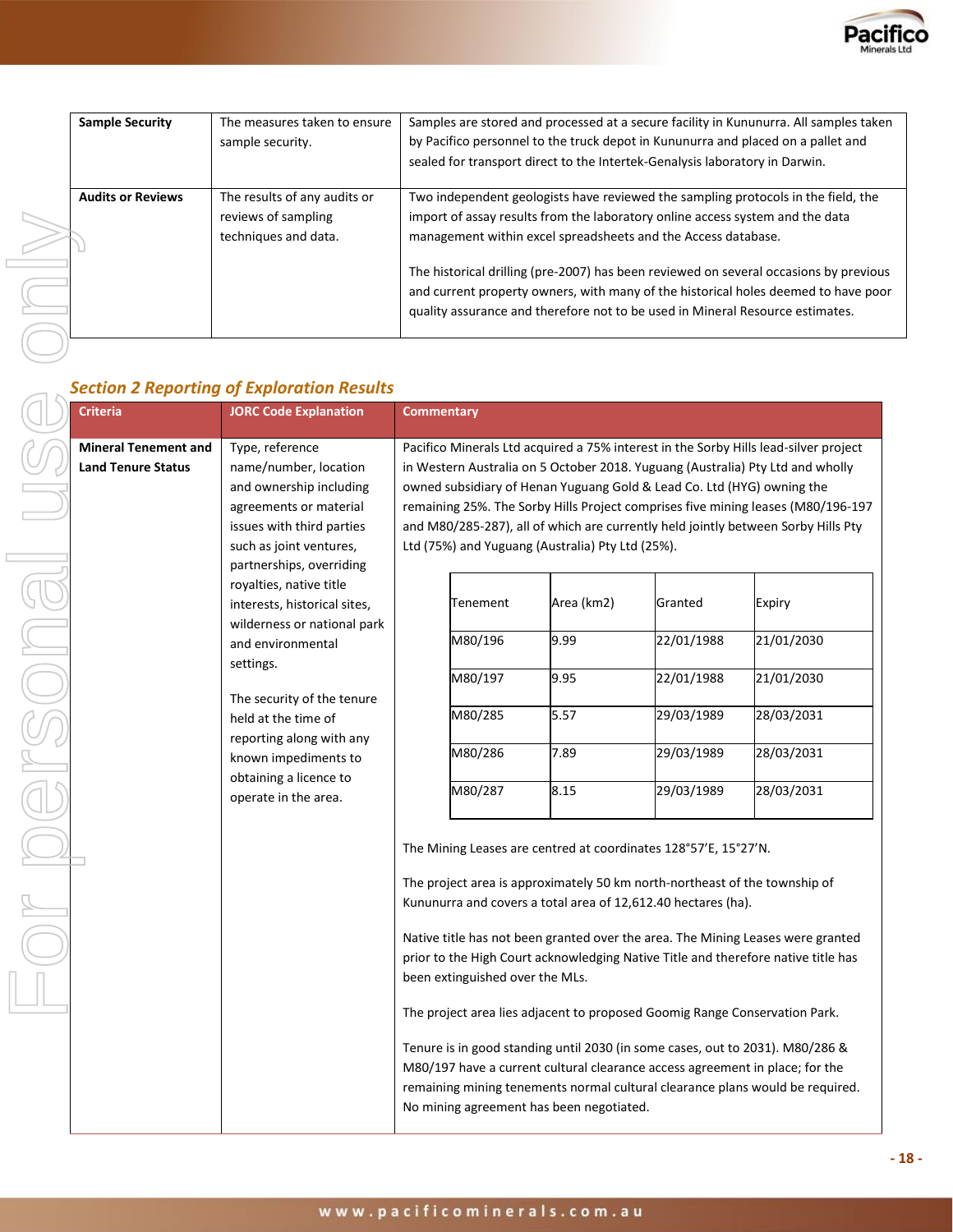

**- 19 -**

|              | <b>Exploration Done by</b>    | Acknowledgment and                          | The Sorby Hills area has been systematically explored by numerous companies              |  |
|--------------|-------------------------------|---------------------------------------------|------------------------------------------------------------------------------------------|--|
|              | <b>Other Parties</b>          | appraisal of exploration by                 | since 1971. Prominent amongst these were ELF Aquitaine (1973-1981) with                  |  |
|              |                               | other parties.                              | various JV partners (SEREM, St Joe Bonaparte & BHP), BHP (1981-1988), in JV with         |  |
|              |                               |                                             | Triako; and CBH/Kimberley Metals/KBL Mining.                                             |  |
|              |                               |                                             |                                                                                          |  |
|              |                               |                                             | Previous work included, geologic mapping, soil geochemistry, airborne and ground         |  |
|              |                               |                                             | geophysics and extensive drilling campaigns.                                             |  |
|              |                               |                                             |                                                                                          |  |
|              | Geology                       | Deposit type, geological                    | The Sorby Hills mineralisation is regarded as having many features typical of            |  |
|              |                               | setting and style of                        | Mississippi Valley Type (MVT) deposits. Recent geological assessment has refined         |  |
|              |                               | mineralisation.                             | this to a sediment replacement system, with mineralisation focussed on the               |  |
|              |                               |                                             | contact between the upper Knox Sediments and the lower Sorby Dolomite.                   |  |
|              |                               |                                             |                                                                                          |  |
|              |                               |                                             | The Sorby Hills mineralisation consists of 13 discrete carbonate hosted Ag Pb Zn         |  |
|              |                               |                                             | deposits (previously referred to as pods), Pods A-J, Beta Pod East, Beta Pod West        |  |
|              |                               |                                             | and Alpha pod. The pods form a linear north-south belt extending over 7 km, sub          |  |
|              |                               |                                             | parallel to the eastern margin of the Precambrian Pincombe Inlier and within the         |  |
|              |                               |                                             | Carboniferous Burt Range Formation of the Bonaparte Basin.                               |  |
| JSE          |                               |                                             |                                                                                          |  |
|              |                               |                                             | The mineralisation is largely stratabound and hosted mainly on the contact               |  |
|              |                               |                                             | between Knox Sediments and Sorby Dolomite and in dolomitic breccia which is              |  |
|              |                               |                                             | typically developed at the contact of a crystalline dolomite unit and overlying          |  |
|              |                               |                                             | dolomitic siltstone which generally dips shallowly to the east.                          |  |
|              |                               |                                             |                                                                                          |  |
|              |                               |                                             | The mineralised pods average 7-10 m in thickness, are generally less than 1 km           |  |
|              |                               |                                             | long and 100 to 500 m wide. There is some structural control to the                      |  |
|              |                               |                                             | mineralisation, with higher grade zones associated with faulting. Some of this           |  |
|              |                               |                                             | faulting is interpreted to be at a low angle. The deposits also appear to be             |  |
|              |                               |                                             | subparallel to two main fault trends. Mineralisation is often thicker and/or of          |  |
|              |                               |                                             |                                                                                          |  |
| <b>PUICE</b> |                               |                                             | higher grade in areas of strong brecciation.                                             |  |
|              |                               |                                             | The Sorby Hills primary mineralisation is typically silver and lead-rich with            |  |
|              |                               |                                             | moderate to high pyrite (FeS2) content and generally low amounts of sphalerite           |  |
|              |                               |                                             | (ZnS). Galena (PbS) occurs as massive to semi-massive crystalline lenses often           |  |
|              |                               |                                             |                                                                                          |  |
|              |                               |                                             | found in the more argillaceous units, and as coarse to fine disseminations or as         |  |
|              |                               |                                             | open-space fill in fractures, breccias and vughs. Sphalerite typically predates          |  |
|              |                               |                                             | galena and occurs as colloform open-space fill. It is typically more abundant at the     |  |
|              |                               |                                             | lateral fringes of and below the lead mineralisation. Silver values tend to increase     |  |
|              |                               |                                             | as the lead content increases and is generally assumed to be closely associated          |  |
|              |                               |                                             | with the galena. A discrete pyrite zone is seen to occur below the base-metal            |  |
|              |                               |                                             | mineralisation.                                                                          |  |
|              |                               |                                             |                                                                                          |  |
|              |                               |                                             | The upper portions of the deposits are often oxidised and composed of a variable         |  |
|              |                               |                                             | mix of cerussite (PbCO3) and galena. Cerussite has also been observed deeper in          |  |
|              |                               |                                             | the deposits where faults, fractures and or cavities have acted as conduits for          |  |
|              |                               |                                             | meteoric waters. The extent to which secondary lead minerals exist through the           |  |
|              |                               |                                             | deposit has not been systematically documented; however, it is possible that             |  |
|              |                               |                                             | other lead-oxide minerals may be present.                                                |  |
|              |                               |                                             |                                                                                          |  |
|              | <b>Drill Hole Information</b> | A summary of all                            | A report has been prepared by the registered surveyor as to the accuracy of the          |  |
|              |                               | information material to the                 | DGPS surveying undertaken at the drill collars.                                          |  |
|              |                               | understanding of the<br>exploration results |                                                                                          |  |
|              |                               |                                             | The total number of drill holes at the Sorby Hills project area for A, B, C, D, E, F, G, |  |
|              |                               | including a tabulation of                   | H, G, I, J, Alpha and Beta deposits since its discovery in 1971 comprises 1,200          |  |
|              |                               |                                             | surface drill holes for a total of 116,313.2 m of drilling.                              |  |
|              |                               |                                             |                                                                                          |  |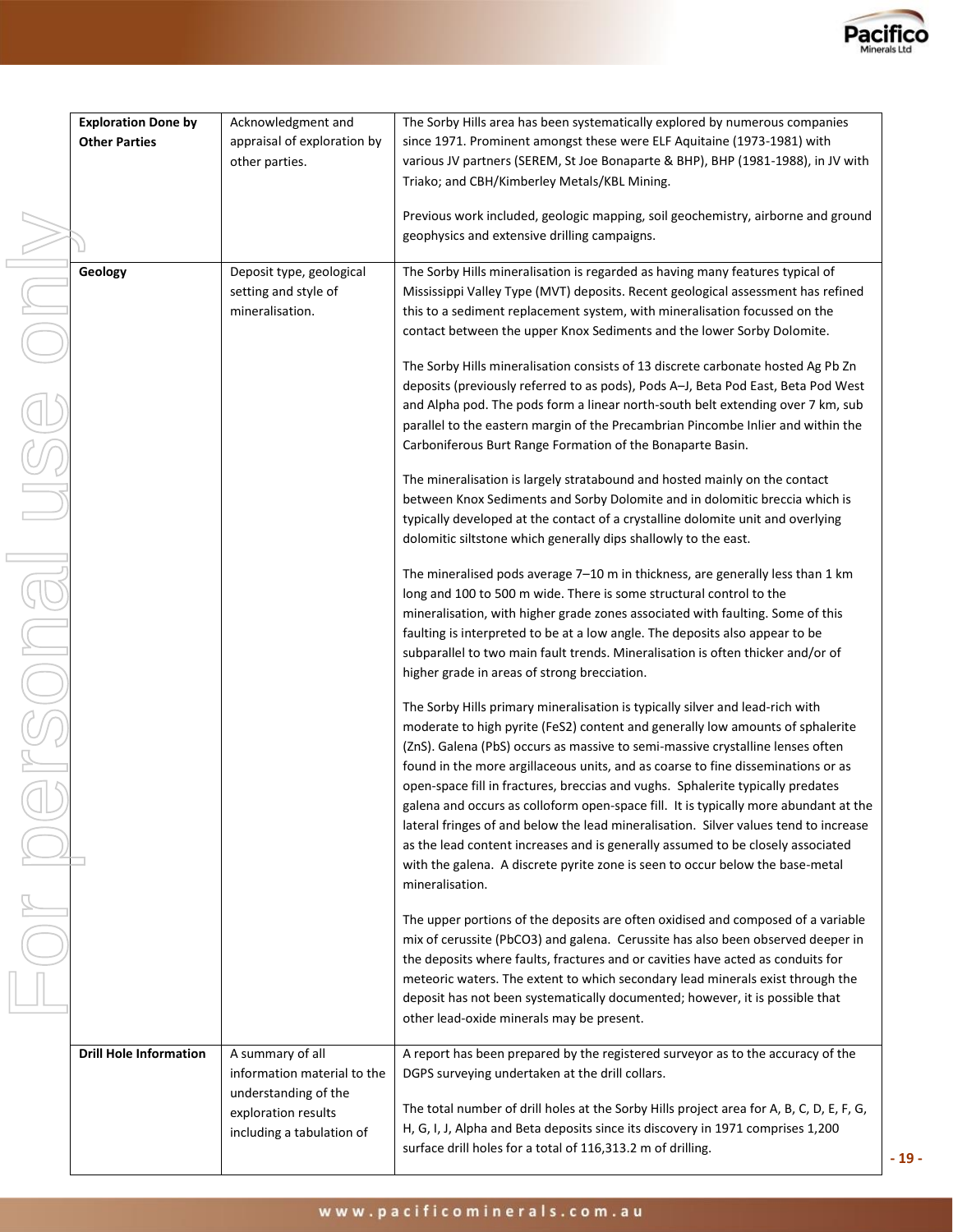

|                         | the following information                   | The Mineral Resource estimate is based upon the results from all drilling from |
|-------------------------|---------------------------------------------|--------------------------------------------------------------------------------|
|                         | for all Material drill holes:               | 2007 onwards, and a selection of historical holes which meet the Competent     |
|                         |                                             | Person's quality assurance standards.                                          |
|                         | easting and northing<br>$\bullet$           |                                                                                |
|                         | of the drill hole collar                    |                                                                                |
|                         |                                             |                                                                                |
|                         | elevation or RL<br>$\bullet$                |                                                                                |
|                         | (Reduced Level -                            |                                                                                |
|                         | elevation above sea                         |                                                                                |
|                         | level in metres) of the                     |                                                                                |
|                         | drill hole collar                           |                                                                                |
|                         |                                             |                                                                                |
|                         | dip and azimuth of<br>$\bullet$<br>the hole |                                                                                |
|                         |                                             |                                                                                |
|                         | down hole length and<br>$\bullet$           |                                                                                |
|                         | interception depth                          |                                                                                |
|                         |                                             |                                                                                |
|                         | hole length.<br>$\bullet$                   |                                                                                |
|                         |                                             |                                                                                |
|                         | If the exclusion of this                    |                                                                                |
|                         | information is justified on                 |                                                                                |
|                         | the basis that the                          |                                                                                |
|                         | information is not Material                 |                                                                                |
|                         | and this exclusion does not                 |                                                                                |
|                         | detract from the                            |                                                                                |
|                         | understanding of the                        |                                                                                |
|                         | report, the Competent                       |                                                                                |
|                         | Person should clearly                       |                                                                                |
|                         | explain why this is the                     |                                                                                |
|                         | case.                                       |                                                                                |
| <b>Data Aggregation</b> | In reporting Exploration                    | No aggregated exploration data is reported here.                               |
| <b>Methods</b>          | Results, weighting                          |                                                                                |
|                         | averaging techniques,                       | The metal price and metal recovery factors used to calculate a lead grade      |
|                         | maximum and/or                              | equivalent are listed in Appendix 1.                                           |
|                         | minimum grade                               |                                                                                |
|                         | truncations (e.g. cutting of                |                                                                                |
|                         | high grades) and cut-off                    |                                                                                |
|                         | grades are usually Material                 |                                                                                |
|                         | and should be stated.                       |                                                                                |
|                         |                                             |                                                                                |
|                         | Where aggregate                             |                                                                                |
|                         | intercepts incorporate                      |                                                                                |
|                         | short lengths of high-grade                 |                                                                                |
|                         | results and longer lengths                  |                                                                                |
|                         | of low-grade results, the                   |                                                                                |
|                         | procedure used for such                     |                                                                                |
|                         | aggregation should be                       |                                                                                |
|                         | stated and some typical<br>examples of such |                                                                                |
|                         | aggregations should be                      |                                                                                |
|                         | shown in detail.                            |                                                                                |
|                         |                                             |                                                                                |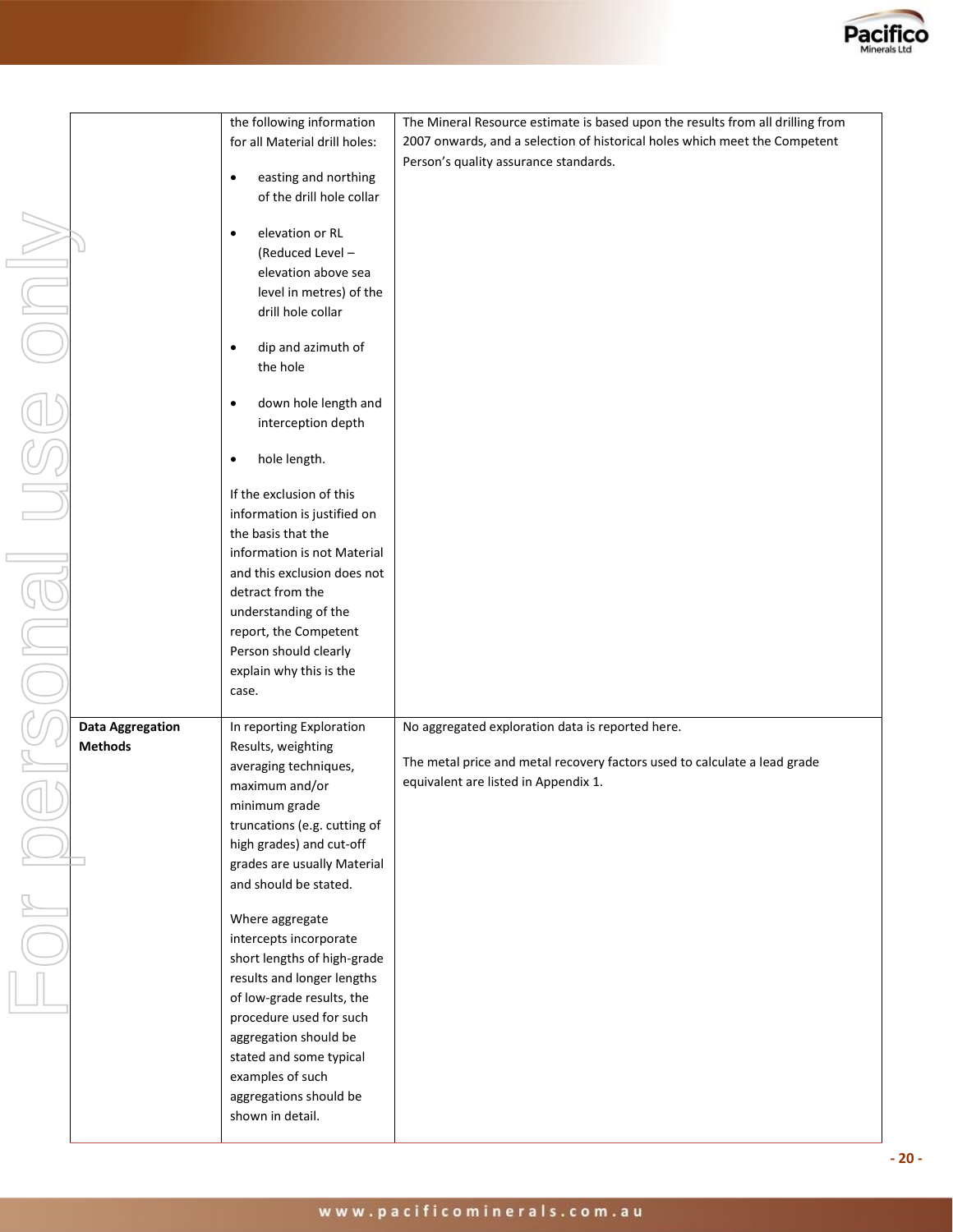

|                                                                                      | The assumptions used for<br>any reporting of metal<br>equivalent values should<br>be clearly stated.                                                                                                                                                                                                                                                                                                                              |                                                                                                                                                                                                                                                                                                                                                                                                                          |
|--------------------------------------------------------------------------------------|-----------------------------------------------------------------------------------------------------------------------------------------------------------------------------------------------------------------------------------------------------------------------------------------------------------------------------------------------------------------------------------------------------------------------------------|--------------------------------------------------------------------------------------------------------------------------------------------------------------------------------------------------------------------------------------------------------------------------------------------------------------------------------------------------------------------------------------------------------------------------|
| <b>Relationship Between</b><br><b>Mineralization Widths</b><br>and Intercept Lengths | These relationships are<br>particularly important in<br>the reporting of<br><b>Exploration Results.</b><br>If the geometry of the<br>mineralisation with respect<br>to the drill hole angle is<br>known, its nature should<br>be reported.<br>If it is not known and only<br>the down hole lengths are<br>reported, there should be<br>a clear statement to this<br>effect (e.g. 'down hole<br>length, true width not<br>known'). | The stratabound mineralisation at Sorby Hills generally dips gently to the east and<br>drilling intercepts are typically close to true width.                                                                                                                                                                                                                                                                            |
| <b>Diagrams</b>                                                                      | Appropriate maps and<br>sections (with scales) and<br>tabulations of intercepts<br>should be included for any<br>significant discovery being<br>reported These should<br>include, but not be limited<br>to a plan view of drill hole<br>collar locations and<br>appropriate sectional<br>views.                                                                                                                                   | All plan view, cross-sectional and long sectional diagrams accurately reflect<br>coordinates. Where there is a vertical exaggeration in the long section then this is<br>clearly stated.                                                                                                                                                                                                                                 |
| <b>Balanced Reporting</b>                                                            | Where comprehensive<br>reporting of all Exploration<br>Results is not practicable,<br>representative reporting of<br>both low and high grades<br>and/or widths should be<br>practiced to avoid<br>misleading reporting of<br><b>Exploration Results.</b>                                                                                                                                                                          | Exploration results are not reported here, refer to previous company<br>announcements (e.g.14th February 2019) for further detail.                                                                                                                                                                                                                                                                                       |
| <b>Other Substantive</b><br><b>Exploration Data</b>                                  | Other exploration data, if<br>meaningful and material,<br>should be reported<br>including (but not limited<br>to): geological<br>observations; geophysical<br>survey results;<br>geochemical survey                                                                                                                                                                                                                               | Since the discovery of Sorby Hills base metal deposit in 1971 considerable<br>geological information concerning the mineralisation and its host has been<br>compiled. Similarly, numerous geochemical soil surveys and geophysical surveys<br>have been conducted across the tenement package. This information is well<br>documented in company annual reports and can be readily accessed via the WA<br>DMIRS website. |

results; bulk samples – size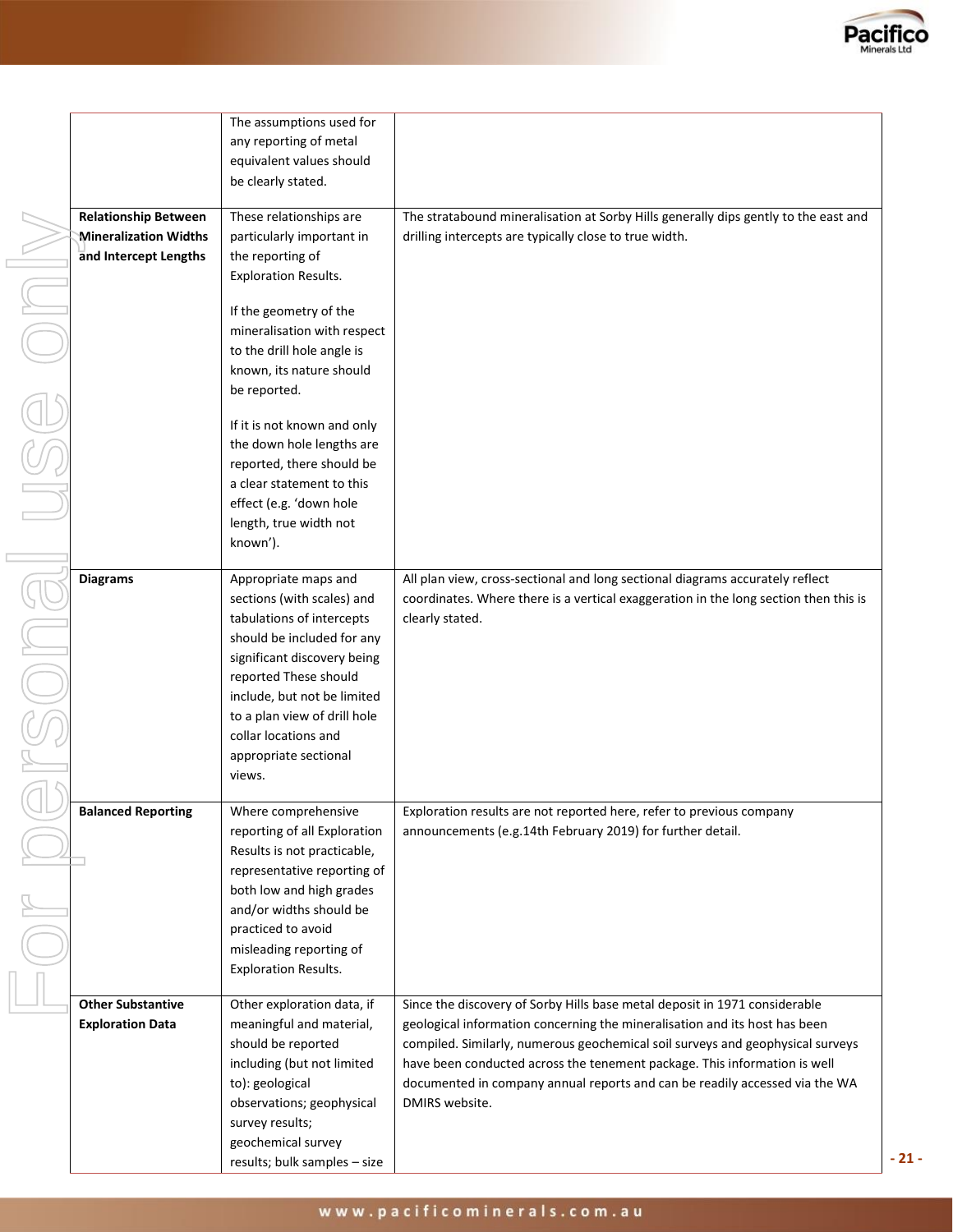

rsonal use only For personal use only $\bigcirc$  $\begin{picture}(45,4) \put(0,0){\line(1,0){155}} \put(15,0){\line(1,0){155}} \put(15,0){\line(1,0){155}} \put(15,0){\line(1,0){155}} \put(15,0){\line(1,0){155}} \put(15,0){\line(1,0){155}} \put(15,0){\line(1,0){155}} \put(15,0){\line(1,0){155}} \put(15,0){\line(1,0){155}} \put(15,0){\line(1,0){155}} \put(15,0){\line(1,0){155}} \put$ 

|                     | and method of treatment;                                                                           | Extensive metallurgical test work on drill core samples from the Sorby Hills deposit                                                                                                                                                                                                                                                                                                                                                                                                                                                                                                                                                                                                                                                                                                        |
|---------------------|----------------------------------------------------------------------------------------------------|---------------------------------------------------------------------------------------------------------------------------------------------------------------------------------------------------------------------------------------------------------------------------------------------------------------------------------------------------------------------------------------------------------------------------------------------------------------------------------------------------------------------------------------------------------------------------------------------------------------------------------------------------------------------------------------------------------------------------------------------------------------------------------------------|
|                     | metallurgical test results;                                                                        | was carried out in the laboratories of the Technical Services Department of Mount                                                                                                                                                                                                                                                                                                                                                                                                                                                                                                                                                                                                                                                                                                           |
|                     | bulk density, groundwater,                                                                         | Isa Mines Limited, Mount Isa in the late 1970s and early 1980s.                                                                                                                                                                                                                                                                                                                                                                                                                                                                                                                                                                                                                                                                                                                             |
|                     | geotechnical and rock<br>characteristics; potential<br>deleterious or<br>contaminating substances. | Subsequently, CBH Resources commissioned AMML to carry out a test work<br>program to confirm the results of the Mount Isa Mines work and investigate the<br>replacement of sodium cyanide (NaCN), used as a depressant for iron pyrite and<br>zinc sulphide, by alternative reagents. The results of this work appeared in Report<br>0034-1 dated 8 August 2008. Further test work was carried out by AMML for<br>Sorby Management, following the change in ownership of the Sorby Hills<br>project. The results appeared in Report 0194-1 dated 24 Oct 2011.<br>Based on the work undertaken by MIM and AMML, Pacifico anticipates that<br>concentrates grading approximately 65% Pb at an overall recovery of 91% Pb and<br>87% Ag, will be obtained from the Sorby Hill base metal ores. |
|                     | The nature and scale of                                                                            |                                                                                                                                                                                                                                                                                                                                                                                                                                                                                                                                                                                                                                                                                                                                                                                             |
| <b>Further Work</b> | planned further work (e.g.                                                                         | Additional drilling is planned to improve geological confidence, to upgrade the<br>resource to higher confidence Mineral Resource categories, to aid in future                                                                                                                                                                                                                                                                                                                                                                                                                                                                                                                                                                                                                              |
|                     | tests for lateral extensions                                                                       | Reserve estimates, and to delineate additional areas of potentially economic                                                                                                                                                                                                                                                                                                                                                                                                                                                                                                                                                                                                                                                                                                                |
|                     | or depth extensions or                                                                             | mineralisation. The drilling results reported in this announcement form Phase 1 of                                                                                                                                                                                                                                                                                                                                                                                                                                                                                                                                                                                                                                                                                                          |
|                     | large-scale step-out                                                                               | a two-phase drilling program, Phase 2 drilling will commence in April/May 2019                                                                                                                                                                                                                                                                                                                                                                                                                                                                                                                                                                                                                                                                                                              |
|                     | drilling).                                                                                         | and will include an estimated 6,000 m of drilling.                                                                                                                                                                                                                                                                                                                                                                                                                                                                                                                                                                                                                                                                                                                                          |
|                     |                                                                                                    |                                                                                                                                                                                                                                                                                                                                                                                                                                                                                                                                                                                                                                                                                                                                                                                             |
|                     | Diagrams clearly                                                                                   |                                                                                                                                                                                                                                                                                                                                                                                                                                                                                                                                                                                                                                                                                                                                                                                             |
|                     | highlighting the areas of                                                                          |                                                                                                                                                                                                                                                                                                                                                                                                                                                                                                                                                                                                                                                                                                                                                                                             |
|                     | possible extensions,                                                                               |                                                                                                                                                                                                                                                                                                                                                                                                                                                                                                                                                                                                                                                                                                                                                                                             |
|                     | including the main                                                                                 |                                                                                                                                                                                                                                                                                                                                                                                                                                                                                                                                                                                                                                                                                                                                                                                             |
|                     | geological interpretations                                                                         |                                                                                                                                                                                                                                                                                                                                                                                                                                                                                                                                                                                                                                                                                                                                                                                             |
|                     | and future drilling areas,                                                                         |                                                                                                                                                                                                                                                                                                                                                                                                                                                                                                                                                                                                                                                                                                                                                                                             |
|                     | provided this information                                                                          |                                                                                                                                                                                                                                                                                                                                                                                                                                                                                                                                                                                                                                                                                                                                                                                             |
|                     | is not commercially<br>sensitive.                                                                  |                                                                                                                                                                                                                                                                                                                                                                                                                                                                                                                                                                                                                                                                                                                                                                                             |
|                     |                                                                                                    |                                                                                                                                                                                                                                                                                                                                                                                                                                                                                                                                                                                                                                                                                                                                                                                             |
|                     |                                                                                                    |                                                                                                                                                                                                                                                                                                                                                                                                                                                                                                                                                                                                                                                                                                                                                                                             |

# **Section 3 Estimation and Reporting of Mineral Resources**<br>*Criteria listed in section 1, and where relevant in section 2, also annly to this*

*(Criteria listed in section 1, and where relevant in section 2, also apply to this section.)*

| <b>Criteria</b>    | <b>JORC Code explanation</b>                                                                                                                                                                                                            | <b>Commentary</b>                                                                                                                                                                                                                                                                                                                                                                                                                                                     |
|--------------------|-----------------------------------------------------------------------------------------------------------------------------------------------------------------------------------------------------------------------------------------|-----------------------------------------------------------------------------------------------------------------------------------------------------------------------------------------------------------------------------------------------------------------------------------------------------------------------------------------------------------------------------------------------------------------------------------------------------------------------|
| Database Integrity | Measures taken to ensure that data has not<br>been corrupted by, e.g. transcription or<br>keying errors, between its initial collection<br>and its use for Mineral Resource estimation<br>purposes.<br>Data validation procedures used. | Sorby Hills drill hole data is stored in MS<br>Access database and hand drawn drill<br>hole logs are stored in scanned digital<br>form.<br>Data validation checks are routinely run<br>when data is interpreted in 3D<br>visualization and modelling software.<br>A cross-check of historical DE deposit<br>area collar coordinates in the database<br>against original drill hole plans in WA<br>Department of Mines and Petroleum<br>reports was performed in 2011. |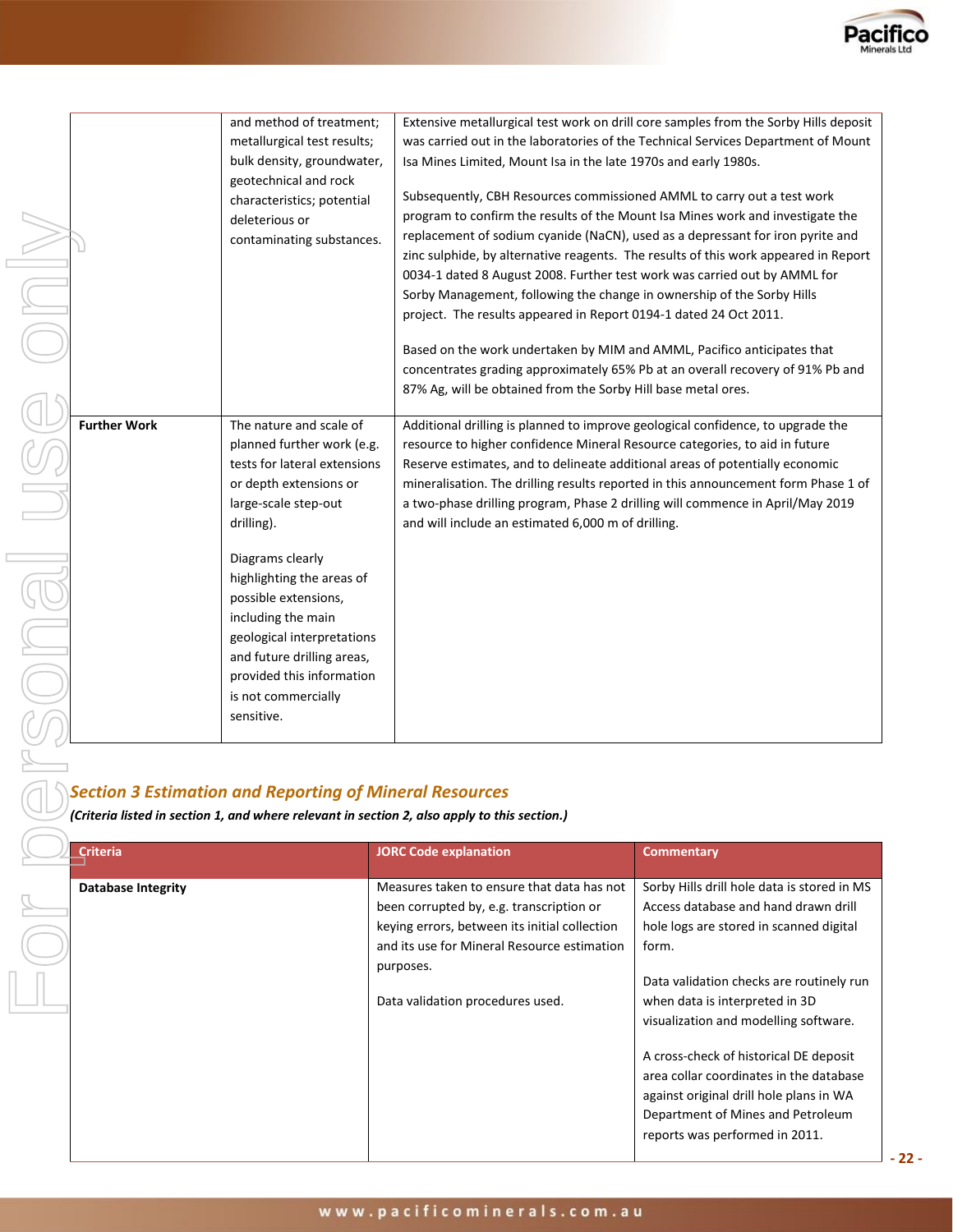

| <b>Site Visits</b>               | Comment on any site visits undertaken by | CSA Global consultants conducted site                                       |
|----------------------------------|------------------------------------------|-----------------------------------------------------------------------------|
|                                  | the Competent Person and the outcome of  | visits as part of 2007 and 2010 drilling                                    |
|                                  | those visits.                            | campaigns and were involved with                                            |
|                                  |                                          | earlier resource estimates at Sorby Hills.                                  |
|                                  | If no site visits have been undertaken   | The Competent Person has relied upon                                        |
|                                  | indicate why this is the case.           | the opinions and recorded observations                                      |
|                                  |                                          | of the CSA Global consultants as to the                                     |
|                                  |                                          | quality of the sampling, location of                                        |
|                                  |                                          | project and local infrastructure, and the                                   |
|                                  |                                          | local geology.                                                              |
|                                  |                                          |                                                                             |
|                                  |                                          | The Competent Person responsible for                                        |
|                                  |                                          | the Mineral Resource estimates is of the                                    |
|                                  |                                          | opinion that this work has all been<br>completed in line with industry best |
|                                  |                                          | practice and to an appropriate standard                                     |
|                                  |                                          | for the Mineral Resource reported.                                          |
|                                  |                                          |                                                                             |
| <b>Geological Interpretation</b> | Confidence in (or conversely, the        | The geological models for the B, C, D, E,                                   |
|                                  | uncertainty of) the geological           | F and I pods were re-interpreted for this                                   |
|                                  | interpretation of the mineral deposit.   | MRE update, based upon recent drill                                         |
|                                  |                                          | sample data and a better geological                                         |
|                                  | Nature of the data used and of any       | understanding of geological controls to                                     |
|                                  | assumptions made.                        | mineralisation.                                                             |
|                                  | The effect, if any, of alternative       | The A, H, Alpha and Beta deposit MREs                                       |
|                                  | interpretations on Mineral Resource      | are based upon geological models and                                        |
|                                  | estimation.                              | sample data as used to support the                                          |
|                                  |                                          | 2011 MRE. No changes were made to                                           |
|                                  | The use of geology in guiding and        | these models as part of this MRE                                            |
|                                  | controlling Mineral Resource estimation. | update.                                                                     |
|                                  | The factors affecting continuity both of |                                                                             |
|                                  | grade and geology.                       | There is a reasonable confidence level                                      |
|                                  |                                          | in the geological interpretation of the                                     |
|                                  |                                          | mineral deposits.                                                           |
|                                  |                                          | The geological interpretation involved                                      |
|                                  |                                          | dividing the deposits into mineralised                                      |
|                                  |                                          | zones, essentially based on assay data,                                     |
|                                  |                                          | and identifying the fresh, transitional                                     |
|                                  |                                          | and oxide zones from the geological                                         |
|                                  |                                          | logging of drill core and chips, as well as                                 |
|                                  |                                          | mineralogy.                                                                 |
|                                  |                                          |                                                                             |
|                                  |                                          | Geological observations from the 2018                                       |
|                                  |                                          | drilling program has refined the<br>geological models for the B and F       |
|                                  |                                          | deposits, with shallow dipping faults                                       |
|                                  |                                          | interpreted, in comparison to the more                                      |
|                                  |                                          | steeply dipping faults as interpreted for                                   |
|                                  |                                          | previous Mineral Resource estimates.                                        |
|                                  |                                          |                                                                             |
|                                  |                                          | The mineralised zones and weathering                                        |
|                                  |                                          | profile (oxide/primary) were treated                                        |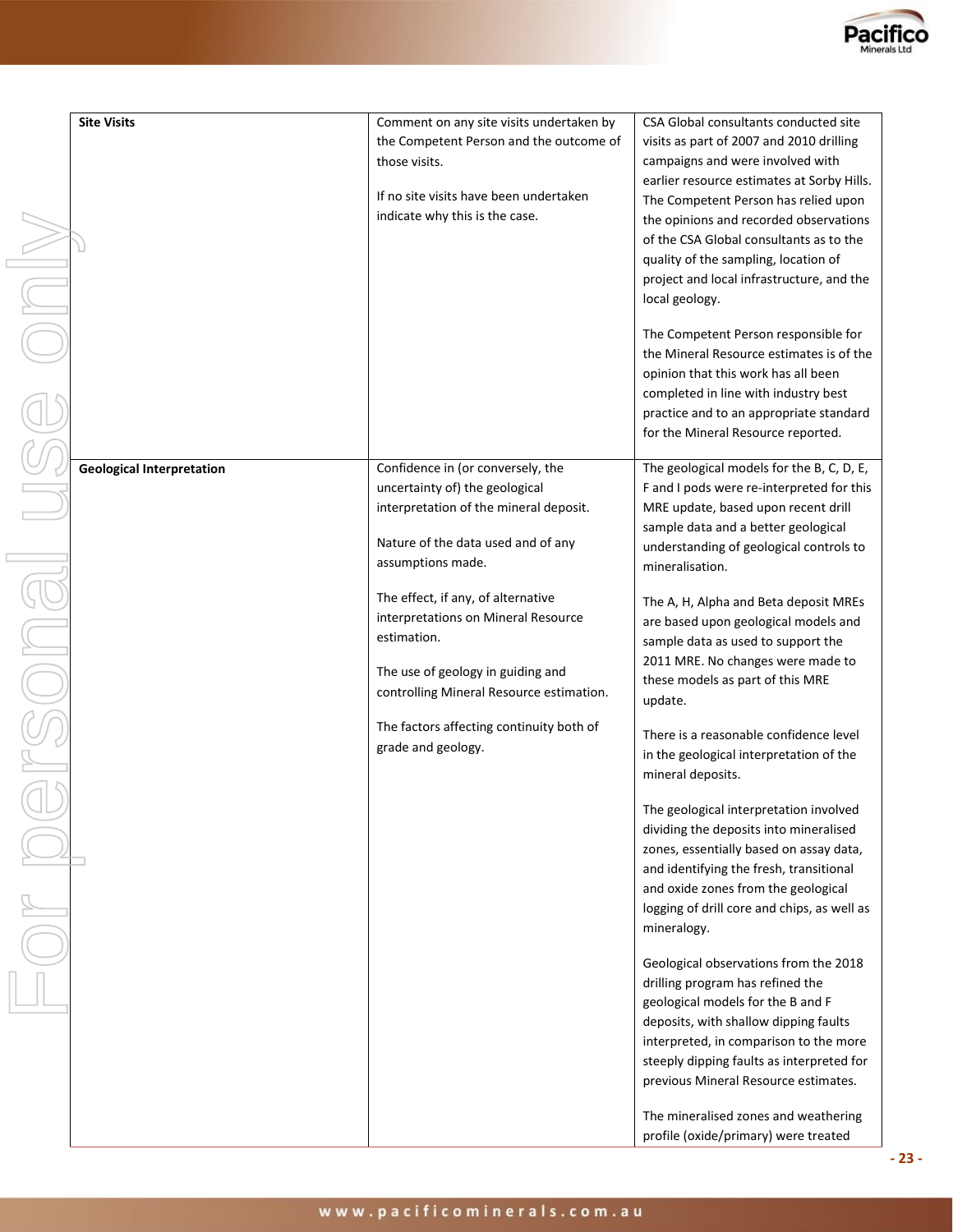

|                                            |                                                                                                                                                                                                                                                      | having hard boundaries during grade<br>estimation.                                                                                                                                                                                                                                                        |
|--------------------------------------------|------------------------------------------------------------------------------------------------------------------------------------------------------------------------------------------------------------------------------------------------------|-----------------------------------------------------------------------------------------------------------------------------------------------------------------------------------------------------------------------------------------------------------------------------------------------------------|
|                                            |                                                                                                                                                                                                                                                      | There is some structural control to the<br>mineralisation, with higher grade zones<br>associated with faulting. The deposits<br>also appear to subparallel the two main<br>fault trends. Mineralisation is often<br>thicker and/or of higher grade in areas<br>of strong brecciation.                     |
| <b>Dimensions</b>                          | The extent and variability of the Mineral<br>Resource expressed as length (along strike<br>or otherwise), plan width, and depth below<br>surface to the upper and lower limits of the<br>Mineral Resource.                                           | The global Mineral Resource has a strike<br>length of 5,000 m and plan widths of<br>between 100 m and 500 m. The<br>southern deposits (A to F) vary in depth<br>from 10 m below surface to 170 m<br>below surface. The I deposit is flat lying<br>and typically sits at a depth of 80 m<br>below surface. |
| <b>Estimation and Modelling Techniques</b> | The nature and appropriateness of the<br>estimation technique(s) applied and key<br>assumptions, including treatment of                                                                                                                              | Datamine Studio RM was used for the<br>geological modelling, block model<br>construction, and grade interpolation                                                                                                                                                                                         |
|                                            | extreme grade values, domaining,<br>interpolation parameters and maximum<br>distance of extrapolation from data points.<br>If a computer assisted estimation method<br>was chosen include a description of<br>computer software and parameters used. | and validation.<br>A block model with block sizes 10 m (X)<br>$x$ 10 m (Y) $x$ 5 m (Z) was constructed.<br>Sub-celling was used. The block sizes<br>are approximately half the tightest drill<br>spacing, which generally supports an                                                                     |
|                                            | The availability of check estimates,<br>previous estimates and/or mine production<br>records and whether the Mineral Resource                                                                                                                        | Indicated classification. Blocks were<br>flagged according to the geological and<br>mineralisation envelopes.                                                                                                                                                                                             |
|                                            | estimate takes appropriate account of such<br>data.<br>The assumptions made regarding recovery<br>of by-products.                                                                                                                                    | Drill sample data were flagged by the<br>mineralisation and weathering domain<br>envelopes, with variable MINZON and<br>WEATH used. Drillholes were sampled                                                                                                                                               |
|                                            | Estimation of deleterious elements or other<br>non-grade variables of economic<br>significance (e.g. sulphur for acid mine<br>drainage characterisation).                                                                                            | at 1 m intervals and the drill samples<br>were accordingly composited to 1 m<br>lengths. Composited sample data were<br>statistically reviewed to determine<br>appropriate top-cuts, with top-cuts                                                                                                        |
|                                            | In the case of block model interpolation,<br>the block size in relation to the average<br>sample spacing and the search employed.                                                                                                                    | applied for Pb, Zn and Ag. Log<br>probability plots were used to<br>determine the top-cuts, and the very<br>high-grade samples were reviewed in<br>Datamine by the Competent Person to                                                                                                                    |
|                                            | Any assumptions behind modelling of<br>selective mining units.                                                                                                                                                                                       | determine if they were clustered with<br>other high-grade samples.                                                                                                                                                                                                                                        |
|                                            | Any assumptions about correlation<br>between variables.                                                                                                                                                                                              | Sample populations for Pb, Zn, Ag and S<br>were split by mineralisation domains<br>and at the oxide/primary rock interface,                                                                                                                                                                               |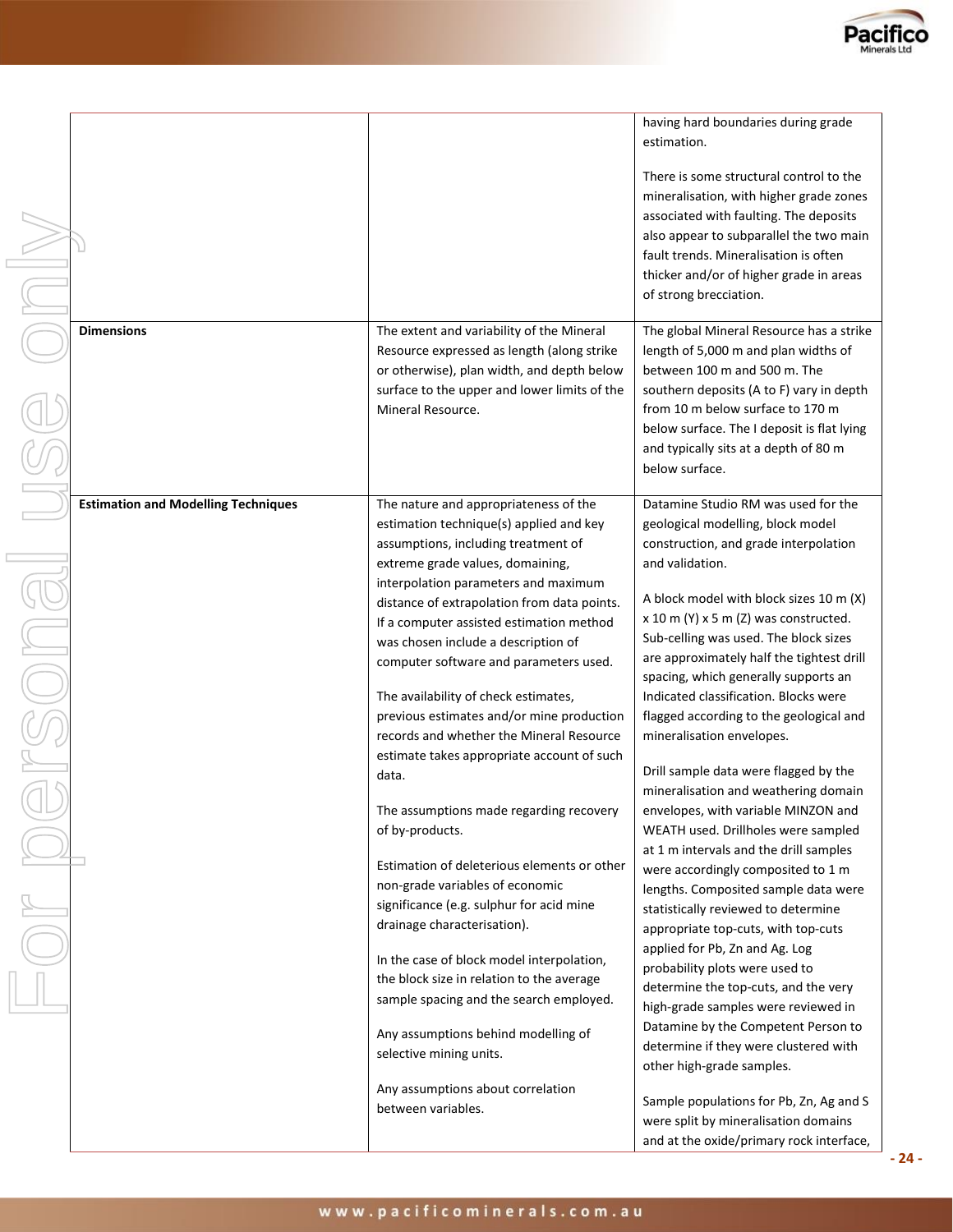Description of how the geological interpretation was used to control the resource estimates.

Discussion of basis for using or not using grade cutting or capping.

The process of validation, the checking process used, the comparison of model data to drillhole data, and use of reconciliation data if available.

as supported by a statistical analysis of assay data.

The composited drill samples were input into variogram modelling. Normal scores variograms were selected for modelling because they presented the best structured variograms for the assays. Downhole and directional variograms were modelled for Pb, Zn, Ag, Fe and S, using data from the most populated domains. Moderate to high relative nugget effects were modelled for these in the primary zone (Pb 70%, Ag 55%, Zn 43%, S 54% and Fe 33%), with short ranges generally 70 m for Pb associated with sills of up to 90% of the population variance. Long ranges were modelled in excess of 200 m. Major variogram directions exhibited a shallow plunge in the plane of vein towards the south-east (approximately  $-10^{\circ}$  to 340 $^{\circ}$ ).

Grades were interpolated for all the grade variables by ordinary kriging, with local dip variations honoured by using Datamine's Dynamic Anisotropy functionality. Blocks were estimated using a search ellipse of 40 m (major) x 40 m (semi-major) x 20 m (minor) dimensions, with a minimum of 5 and maximum of 25 samples from a minimum of four drillholes per cell interpolation. Search radii were increased, and the minimum number of samples reduced in subsequent sample searches if cells were not interpolated in the first two passes. Cell discretization of  $4 \times 4 \times 1$  (X, Y, Z) was employed.

Grades were estimated into the waste domains using inverse distance squared method.

The Mineral Resource was an update of the 2011 and 2013 Mineral Resource estimates, with updated geological interpretations for the B and F deposits based upon results from the 2018 drilling. Geological interpretations were also updated for the C, D, and E deposits to simplify the interpretation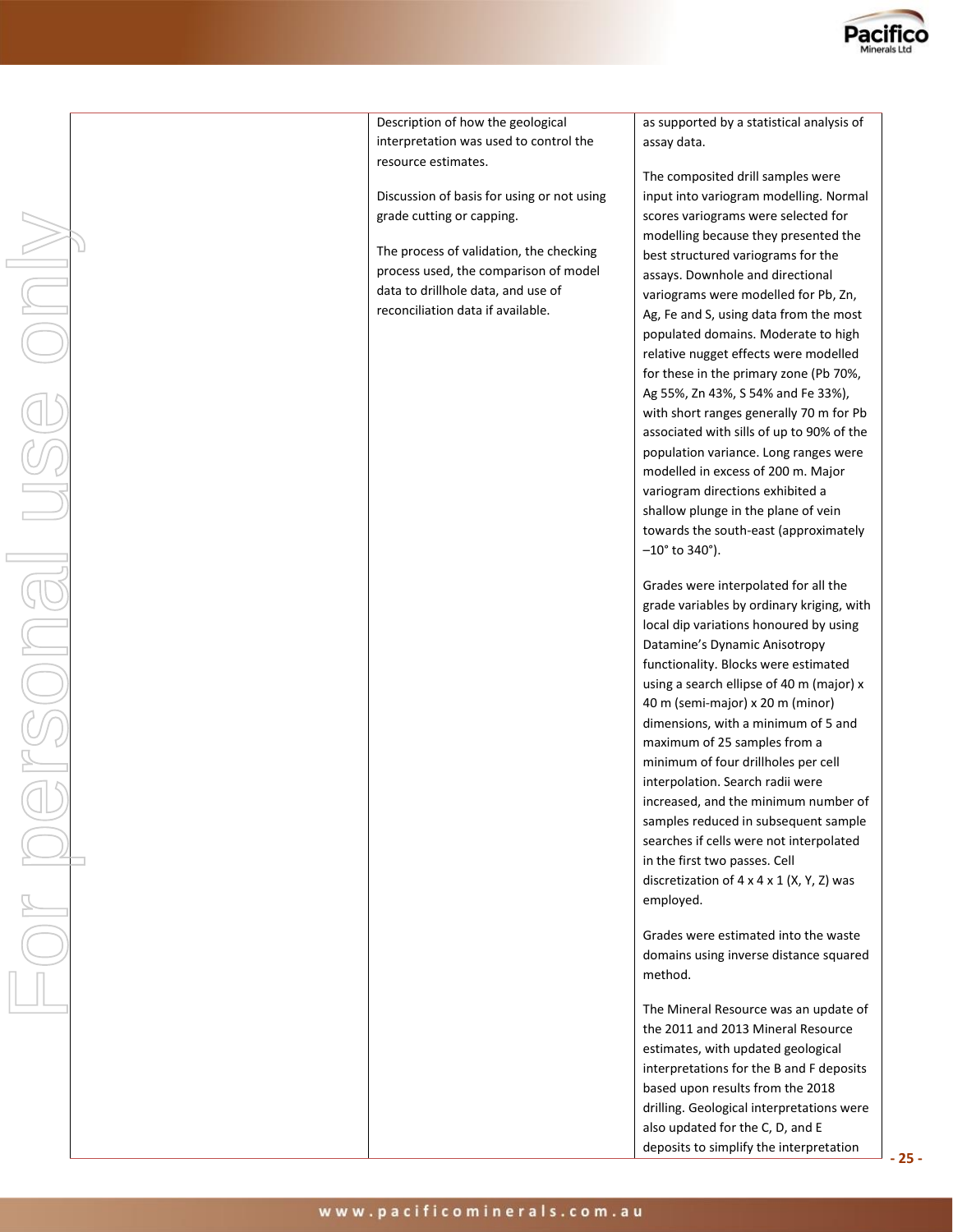

|                                             |                                                                                          | based upon the level of geological<br>understanding of the deposit.         |
|---------------------------------------------|------------------------------------------------------------------------------------------|-----------------------------------------------------------------------------|
|                                             |                                                                                          | Zn and Ag were interpolated into the<br>mineralisation domains and          |
|                                             |                                                                                          | metallurgical testwork are planned to                                       |
|                                             |                                                                                          | gain further understanding of their                                         |
|                                             |                                                                                          | recoveries.                                                                 |
|                                             |                                                                                          | The interpolated grades were validated                                      |
|                                             |                                                                                          | by way of review of cross sections                                          |
|                                             |                                                                                          | (block model and drill samples                                              |
|                                             |                                                                                          | presented with same colour legend);                                         |
|                                             |                                                                                          | swath plots, and comparison of mean                                         |
|                                             |                                                                                          | grades from de-clustered drillhole data.                                    |
| <b>Moisture</b>                             | Whether the tonnages are estimated on a                                                  | Tonnages are estimated on a dry basis.                                      |
|                                             | dry basis or with natural moisture, and the                                              |                                                                             |
|                                             | method of determination of the moisture                                                  |                                                                             |
|                                             | content.                                                                                 |                                                                             |
| <b>Cut-Off Parameters</b>                   | The basis of the adopted cut-off grade(s) or                                             | A reporting cut-off grade of 1.0% Pb is                                     |
|                                             | quality parameters applied.                                                              | used to report all deposits except for                                      |
|                                             |                                                                                          | the Alpha (Zn) deposit, which is                                            |
|                                             |                                                                                          | reported above a cut-off grade of 1.0%                                      |
|                                             |                                                                                          | Zn. Pacifico have carried out recent                                        |
|                                             |                                                                                          | mining studies supporting a cut-off                                         |
|                                             |                                                                                          | grade of 1.0% Pb, and this has<br>consequently been used to report the      |
|                                             |                                                                                          | Mineral Resource.                                                           |
|                                             |                                                                                          |                                                                             |
| <b>Mining Factors or Assumptions</b>        | Assumptions made regarding possible                                                      | No mining factors are assumed for the                                       |
|                                             | mining methods, minimum mining<br>dimensions and internal (or, if applicable,            | Mineral Resource deposit. Most of the<br>deposits are amenable for open pit |
|                                             | external) mining dilution. It is always                                                  | extraction, although underground                                            |
|                                             | necessary as part of the process of                                                      | mining scenarios are being considered                                       |
|                                             | determining reasonable prospects for                                                     | for the more deep-seated Mineral                                            |
|                                             | eventual economic extraction to consider                                                 | Resources.                                                                  |
|                                             | potential mining methods, but the                                                        |                                                                             |
|                                             | assumptions made regarding mining                                                        |                                                                             |
|                                             | methods and parameters when estimating<br>Mineral Resources may not always be            |                                                                             |
|                                             | rigorous. Where this is the case, this should                                            |                                                                             |
|                                             | be reported with an explanation of the                                                   |                                                                             |
|                                             | basis of the mining assumptions made.                                                    |                                                                             |
|                                             |                                                                                          |                                                                             |
| <b>Metallurgical Factors or Assumptions</b> | The basis for assumptions or predictions                                                 | No metallurgical factors were assumed<br>in the Mineral Resource estimate.  |
|                                             | regarding metallurgical amenability. It is<br>always necessary as part of the process of |                                                                             |
|                                             | determining reasonable prospects for                                                     |                                                                             |
|                                             | eventual economic extraction to consider                                                 |                                                                             |
|                                             | potential metallurgical methods, but the                                                 |                                                                             |
|                                             | assumptions regarding metallurgical                                                      |                                                                             |
|                                             | treatment processes and parameters made                                                  |                                                                             |
|                                             | when reporting Mineral Resources may not                                                 |                                                                             |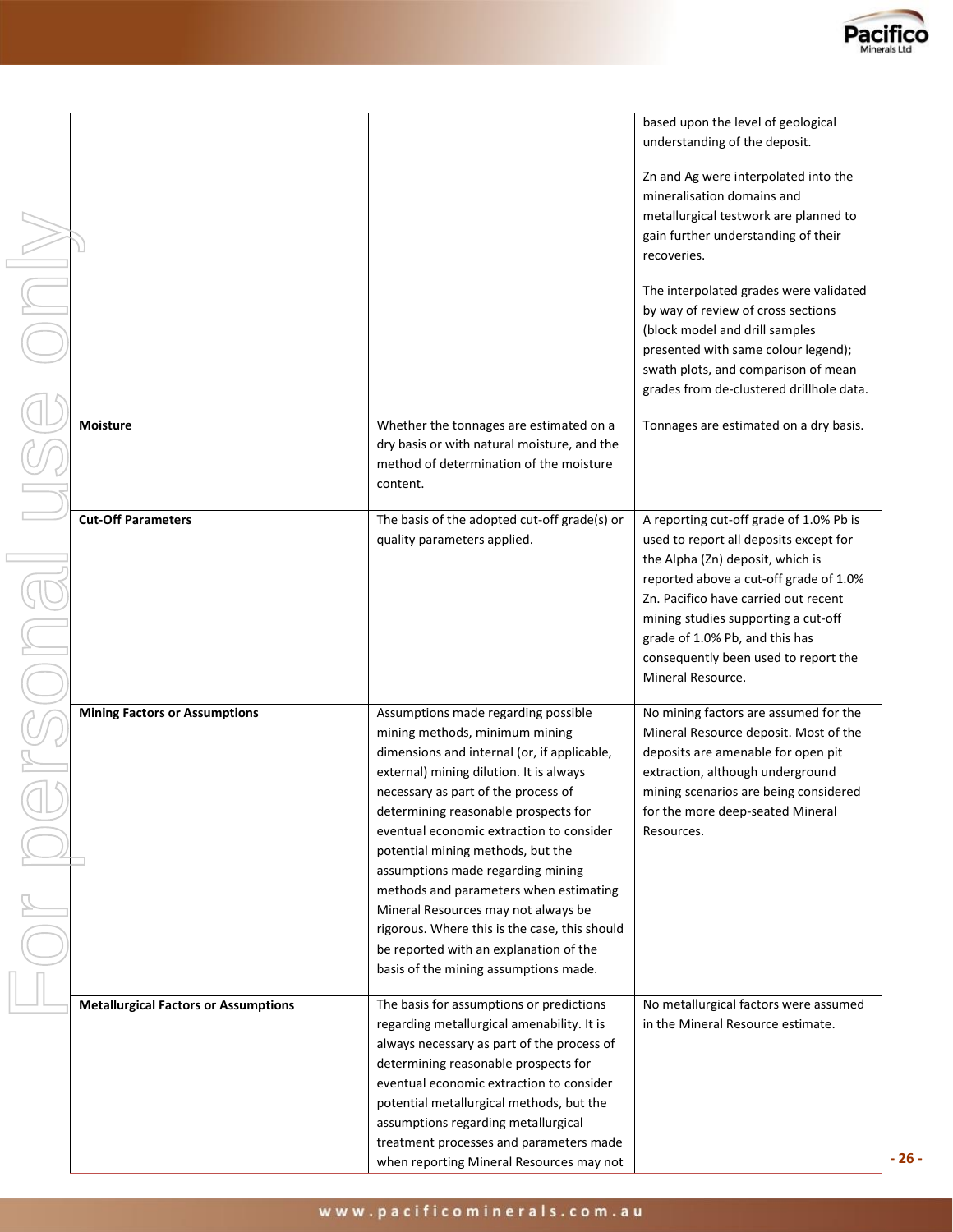

| <b>Environmental Factors or Assumptions</b> | always be rigorous. Where this is the case,<br>this should be reported with an explanation<br>of the basis of the metallurgical<br>assumptions made.<br>Assumptions made regarding possible<br>waste and process residue disposal options.<br>It is always necessary as part of the process<br>of determining reasonable prospects for<br>eventual economic extraction to consider<br>the potential environmental impacts of the<br>mining and processing operation. While at<br>this stage the determination of potential<br>environmental impacts, particularly for a<br>greenfields project, may not always be well<br>advanced, the status of early consideration<br>of these potential environmental impacts<br>should be reported. Where these aspects<br>have not been considered this should be<br>reported with an explanation of the<br>environmental assumptions made. | No environmental factors were<br>assumed in the Mineral Resource<br>estimate.                                                                                                                                                                                                                                                                                                                                                                                                                                                                                                                                                                                                                                                                                                                                                                                                                                                                                                                                                       |
|---------------------------------------------|-----------------------------------------------------------------------------------------------------------------------------------------------------------------------------------------------------------------------------------------------------------------------------------------------------------------------------------------------------------------------------------------------------------------------------------------------------------------------------------------------------------------------------------------------------------------------------------------------------------------------------------------------------------------------------------------------------------------------------------------------------------------------------------------------------------------------------------------------------------------------------------|-------------------------------------------------------------------------------------------------------------------------------------------------------------------------------------------------------------------------------------------------------------------------------------------------------------------------------------------------------------------------------------------------------------------------------------------------------------------------------------------------------------------------------------------------------------------------------------------------------------------------------------------------------------------------------------------------------------------------------------------------------------------------------------------------------------------------------------------------------------------------------------------------------------------------------------------------------------------------------------------------------------------------------------|
| <b>Bulk Density</b>                         | Whether assumed or determined. If<br>assumed, the basis for the assumptions. If<br>determined, the method used, whether<br>wet or dry, the frequency of the<br>measurements, the nature, size and<br>representativeness of the samples.<br>The bulk density for bulk material must<br>have been measured by methods that<br>adequately account for void spaces (vugs,<br>porosity, etc.), moisture and differences<br>between rock and alteration zones within<br>the deposit.<br>Discuss assumptions for bulk density<br>estimates used in the evaluation process of<br>the different materials.                                                                                                                                                                                                                                                                                 | The density equation used in the<br>resource estimate was derived from 119<br>density measurements taken from drill<br>core samples of the various mineralised<br>rock types at Sorby Hills deposits and<br>takes into account an assumption of<br>increasing porosity with increasing lead<br>grade. This following equation was<br>applied to the Mineral Resource<br>estimate per weathering domain:<br>Oxide: DBD = $2.48 + (PB*0.018)$ , where<br>Pb is the interpolated Pb block grade<br>Transitional (C, D and E deposits only):<br>$DBD = 2.51 + (PB*0.018)$<br>Fresh: DBD = $2.74 + (PB*0.018)$<br>The density value for the A, Alpha and<br>Beta deposits were calculated using the<br>formula DBD = 2.71 + (PB*0.0223), as<br>used in the 2011 MRE for those<br>deposits<br>A program is being planned to<br>significantly increase the dry bulk<br>density database, with measurements<br>from recent diamond core drilling and<br>RC chips to be taken, and correlations<br>made with mineralogy and Metal<br>grades. |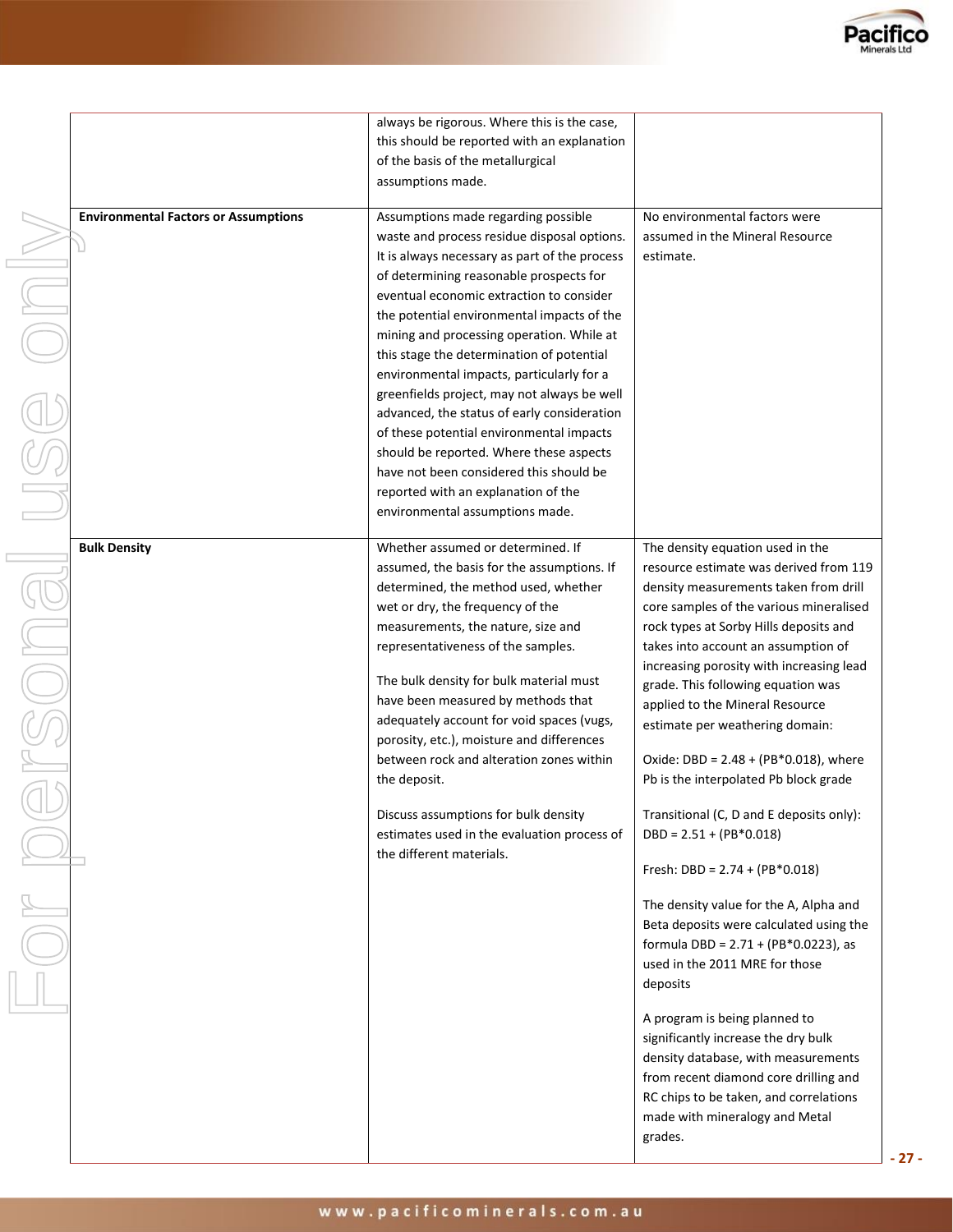

| Classification                                    | The basis for the classification of the<br>Mineral Resources into varying confidence<br>categories.<br>Whether appropriate account has been                                                                                                                                                                                                                                                                                         | The Mineral Resource has been<br>classified following due consideration of<br>all criteria contained in Section 1,<br>Section 2 and Section 3 of JORC 2012                                                                                                                                                                                                                               |
|---------------------------------------------------|-------------------------------------------------------------------------------------------------------------------------------------------------------------------------------------------------------------------------------------------------------------------------------------------------------------------------------------------------------------------------------------------------------------------------------------|------------------------------------------------------------------------------------------------------------------------------------------------------------------------------------------------------------------------------------------------------------------------------------------------------------------------------------------------------------------------------------------|
|                                                   | taken of all relevant factors (relative                                                                                                                                                                                                                                                                                                                                                                                             | Table 1.                                                                                                                                                                                                                                                                                                                                                                                 |
|                                                   | confidence in tonnage/grade estimations,<br>reliability of input data, confidence in<br>continuity of geology and metal values,<br>quality, quantity and distribution of the<br>data).                                                                                                                                                                                                                                              | Data quality and confidence in the<br>geological interpretation support the<br>classification. Perimeters for Indicated<br>and Inferred volumes were used to<br>assign classification values (RESCAT: 2 =<br>Indicated, $3 =$ Inferred, $4 =$                                                                                                                                            |
|                                                   | Whether the result appropriately reflects<br>the Competent Person's view of the                                                                                                                                                                                                                                                                                                                                                     | unclassified).                                                                                                                                                                                                                                                                                                                                                                           |
|                                                   | deposit.                                                                                                                                                                                                                                                                                                                                                                                                                            | The Indicated Mineral Resource is<br>supported by regular drill pattern<br>spacing of 50 m (EW) x 50 m (NS), or<br>less.                                                                                                                                                                                                                                                                 |
|                                                   |                                                                                                                                                                                                                                                                                                                                                                                                                                     | The Inferred Mineral Resource is<br>supported by regular drill pattern<br>spacing of 50-100 m (EW) x 50-100 m<br>(NS).                                                                                                                                                                                                                                                                   |
|                                                   |                                                                                                                                                                                                                                                                                                                                                                                                                                     | Waste blocks are recorded as<br>unclassified (RESCAT=4)                                                                                                                                                                                                                                                                                                                                  |
|                                                   |                                                                                                                                                                                                                                                                                                                                                                                                                                     | The final classification strategy and<br>results appropriately reflect the<br>Competent Person's view of the<br>deposit.                                                                                                                                                                                                                                                                 |
| <b>Audits or Reviews</b>                          | The results of any audits or reviews of<br>Mineral Resource estimates.                                                                                                                                                                                                                                                                                                                                                              | The Mineral Resource estimate was<br>internally peer reviewed by CSA Global<br>prior to release of results to Pacifico.<br>CSA Global reviewed the data                                                                                                                                                                                                                                  |
|                                                   |                                                                                                                                                                                                                                                                                                                                                                                                                                     | collection, QAQC, geological modelling,<br>statistical analyses, grade interpolation,<br>bulk density measurements and<br>resource classification strategies.                                                                                                                                                                                                                            |
| <b>Discussion of Relative Accuracy/Confidence</b> | Where appropriate a statement of the<br>relative accuracy and confidence level in<br>the Mineral Resource estimate using an<br>approach or procedure deemed<br>appropriate by the Competent Person. For<br>example, the application of statistical or<br>geostatistical procedures to quantify the<br>relative accuracy of the resource within<br>stated confidence limits, or, if such an<br>approach is not deemed appropriate, a | Relevant tonnages and grade above<br>nominated cut-off grades for Pb and Zn<br>are provided in this report. Tonnages<br>were calculated by filtering all blocks<br>above the cut-off grade and sub-setting<br>the resultant data into bins by<br>mineralisation domain. The volumes of<br>all the collated blocks were multiplied<br>by the dry density value to derive the<br>tonnages. |